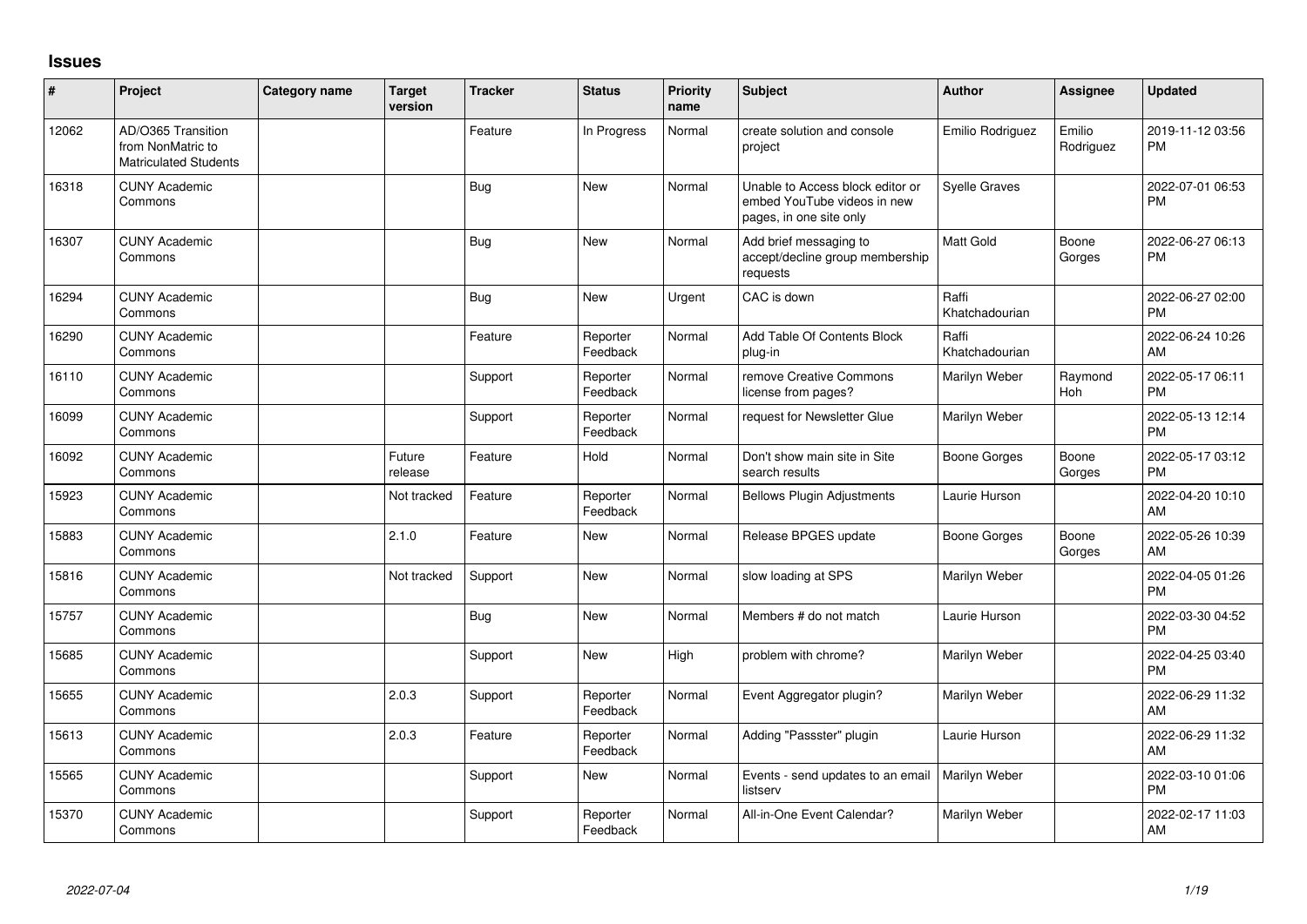| ∦     | Project                         | Category name | <b>Target</b><br>version | <b>Tracker</b> | <b>Status</b>        | Priority<br>name | <b>Subject</b>                                                       | <b>Author</b>           | <b>Assignee</b> | <b>Updated</b>                |
|-------|---------------------------------|---------------|--------------------------|----------------|----------------------|------------------|----------------------------------------------------------------------|-------------------------|-----------------|-------------------------------|
| 15260 | <b>CUNY Academic</b><br>Commons |               |                          | Support        | Reporter<br>Feedback | Normal           | Diacritical markings   European<br><b>Stages</b>                     | Marilyn Weber           |                 | 2022-02-04 08:16<br>AM        |
| 15176 | <b>CUNY Academic</b><br>Commons |               | Not tracked              | Support        | Reporter<br>Feedback | Normal           | Archiving Q Writing & Old<br>Wordpress Sites on the Commons          | Laurie Hurson           |                 | 2022-02-08 10:28<br>AM        |
| 15169 | <b>CUNY Academic</b><br>Commons |               | 2.0.3                    | Support        | Reporter<br>Feedback | Normal           | new Prelude website zipfiles for<br>custom theme and other files.    | Marilyn Weber           |                 | 2022-06-29 11:32<br>AM        |
| 15045 | <b>CUNY Academic</b><br>Commons |               |                          | Support        | <b>New</b>           | Normal           | no result for KCeL in the search<br>box on the commons               | Marilyn Weber           |                 | 2021-12-10 11:29<br>AM        |
| 14940 | <b>CUNY Academic</b><br>Commons |               |                          | <b>Bug</b>     | <b>New</b>           | Normal           | Discrepancy between Commons<br>profile "sites" and actual # of sites | Laurie Hurson           |                 | 2021-11-08 11:09<br>AM        |
| 14936 | <b>CUNY Academic</b><br>Commons |               |                          | <b>Bug</b>     | <b>New</b>           | Normal           | Commons websites blocked by<br>SPS campus network                    | Laurie Hurson           |                 | 2021-11-03 03:57<br><b>PM</b> |
| 14900 | <b>CUNY Academic</b><br>Commons |               | Not tracked              | Support        | Reporter<br>Feedback | Normal           | previous theme?                                                      | Marilyn Weber           |                 | 2021-10-25 10:31<br>AM        |
| 14842 | <b>CUNY Academic</b><br>Commons |               | Not tracked              | Support        | Reporter<br>Feedback | Normal           | Question about widgets and block<br>editor                           | Gina Cherry             |                 | 2021-10-06 03:01<br><b>PM</b> |
| 14792 | <b>CUNY Academic</b><br>Commons |               |                          | <b>Bug</b>     | <b>New</b>           | Normal           | Inconsistent email notifications<br>from gravity forms               | Raffi<br>Khatchadourian |                 | 2021-10-04 01:50<br><b>PM</b> |
| 14784 | <b>CUNY Academic</b><br>Commons |               |                          | Support        | Reporter<br>Feedback | Normal           | User report of logo problem when<br>using Customizer theme           | <b>Marilyn Weber</b>    |                 | 2021-09-17 10:25<br>AM        |
| 14629 | <b>CUNY Academic</b><br>Commons |               | Not tracked              | Bug            | Reporter<br>Feedback | Normal           | Possible Post Order Bug?                                             | <b>Syelle Graves</b>    |                 | 2021-09-14 10:47<br>AM        |
| 14538 | <b>CUNY Academic</b><br>Commons |               | Not tracked              | Support        | Reporter<br>Feedback | Normal           | <b>Weebly To Commons</b>                                             | Laurie Hurson           |                 | 2021-09-14 10:47<br>AM        |
| 14504 | <b>CUNY Academic</b><br>Commons |               | Not tracked              | Publicity      | Reporter<br>Feedback | Normal           | Adding showcases to home page<br>menu                                | Laurie Hurson           | Boone<br>Gorges | 2022-01-19 03:26<br><b>PM</b> |
| 14475 | <b>CUNY Academic</b><br>Commons |               | Not tracked              | Publicity      | <b>New</b>           | Normal           | OER Showcase Page                                                    | Laurie Hurson           | Laurie Hurson   | 2021-09-14 10:46<br>AM        |
| 14398 | <b>CUNY Academic</b><br>Commons |               | Not tracked              | Support        | Reporter<br>Feedback | Normal           | Events plug-in notification problem                                  | Marilyn Weber           |                 | 2021-05-11 11:21<br>AM        |
| 14394 | <b>CUNY Academic</b><br>Commons |               | Not tracked              | Feature        | New                  | Normal           | Commons News Site - redesign                                         | scott voth              | scott voth      | 2021-09-14 10:46<br>AM        |
| 13949 | <b>CUNY Academic</b><br>Commons |               | Not tracked              | Bug            | <b>New</b>           | Normal           | Continued debugging of runaway<br>MySQL connections                  | <b>Matt Gold</b>        | Boone<br>Gorges | 2021-09-14 10:42<br>AM        |
| 13912 | <b>CUNY Academic</b><br>Commons |               | Not tracked              | Feature        | Hold                 | Low              | posting "missed schedule"                                            | Marilyn Weber           |                 | 2021-02-23 10:46<br>AM        |
| 13286 | <b>CUNY Academic</b><br>Commons |               | Not tracked              | Support        | <b>New</b>           | Normal           | problem connecting with<br>WordPress app                             | Marilyn Weber           | Raymond<br>Hoh  | 2020-09-08 11:16<br>AM        |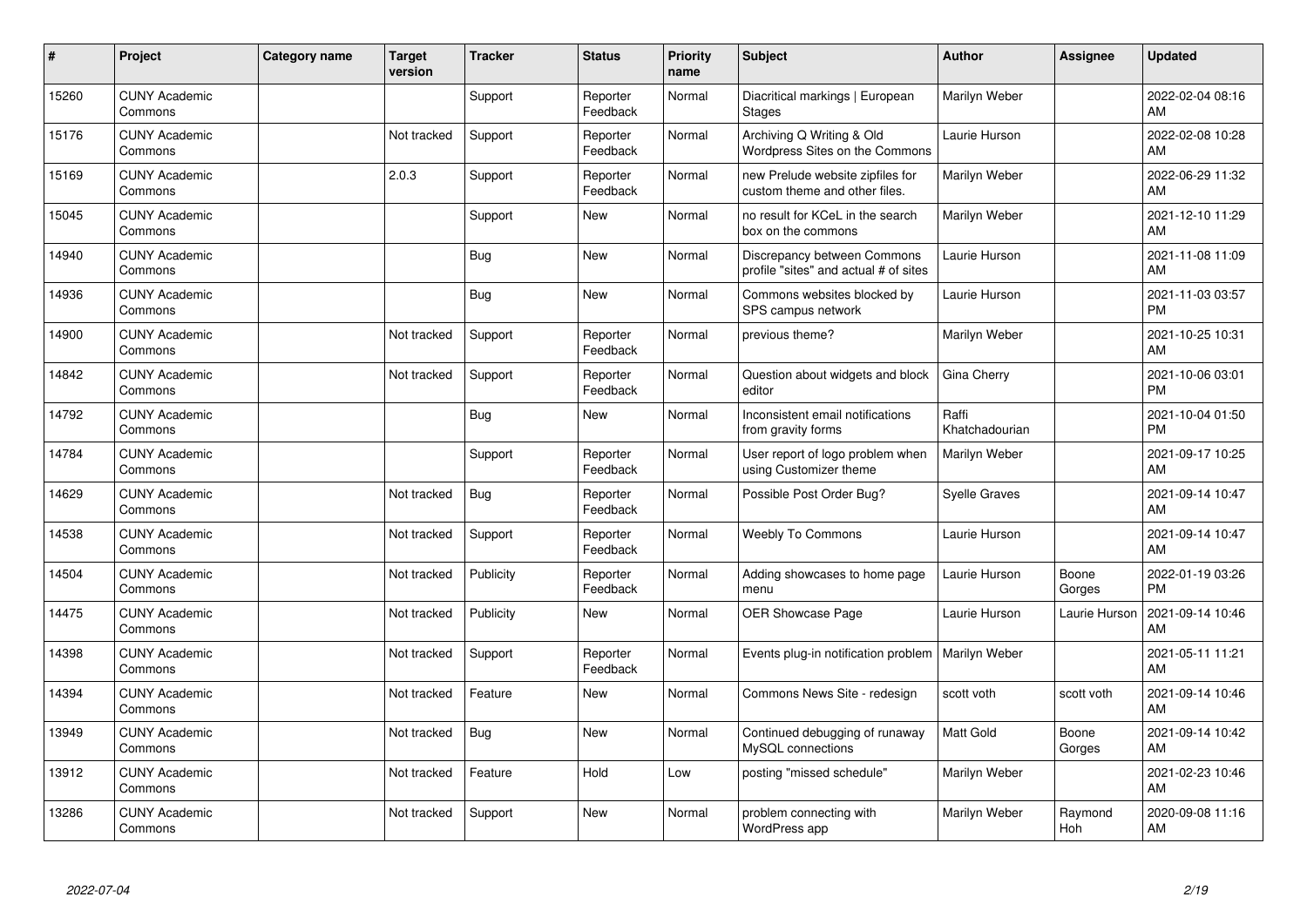| #     | Project                         | <b>Category name</b> | <b>Target</b><br>version | <b>Tracker</b> | <b>Status</b>        | Priority<br>name | <b>Subject</b>                                                                       | Author              | Assignee           | <b>Updated</b>                |
|-------|---------------------------------|----------------------|--------------------------|----------------|----------------------|------------------|--------------------------------------------------------------------------------------|---------------------|--------------------|-------------------------------|
| 13255 | <b>CUNY Academic</b><br>Commons |                      | Not tracked              | Support        | Reporter<br>Feedback | Normal           | Accessibility problems                                                               | Marilyn Weber       |                    | 2020-09-01 05:48<br><b>PM</b> |
| 13034 | <b>CUNY Academic</b><br>Commons |                      | Not tracked              | Support        | Reporter<br>Feedback | Normal           | a site is asking people to join the<br>Commons to get a download                     | Marilyn Weber       |                    | 2020-07-12 07:23<br>AM        |
| 12911 | <b>CUNY Academic</b><br>Commons |                      | Not tracked              | Feature        | New                  | Normal           | Block access to xmlrpc.php based<br>on User-Agent                                    | <b>Boone Gorges</b> | Boone<br>Gorges    | 2020-06-09 05:12<br><b>PM</b> |
| 12484 | <b>CUNY Academic</b><br>Commons |                      | Not tracked              | Support        | Reporter<br>Feedback | Normal           | Sign up Code for COIL Course<br>starting in March                                    | Laurie Hurson       | Matt Gold          | 2020-03-02 02:26<br><b>PM</b> |
| 12436 | <b>CUNY Academic</b><br>Commons |                      | Not tracked              | <b>Bug</b>     | Assigned             | Normal           | Nightly system downtime                                                              | Boone Gorges        |                    | 2020-08-01 09:30<br>AM        |
| 12352 | <b>CUNY Academic</b><br>Commons |                      | Not tracked              | Support        | New                  | Normal           | "posts list" page builder block<br>option                                            | Marilyn Weber       |                    | 2020-02-03 01:29<br><b>PM</b> |
| 12328 | <b>CUNY Academic</b><br>Commons |                      | Not tracked              | Support        | <b>New</b>           | Normal           | Sign up Code for Non-CUNY<br>Faculty                                                 | Laurie Hurson       |                    | 2020-01-28 10:25<br>AM        |
| 12198 | <b>CUNY Academic</b><br>Commons |                      | Not tracked              | <b>Bug</b>     | Reporter<br>Feedback | Normal           | Duplicate listing in My Sites                                                        | Tom Harbison        |                    | 2019-12-09 05:50<br><b>PM</b> |
| 12004 | <b>CUNY Academic</b><br>Commons |                      | Not tracked              | Support        | Reporter<br>Feedback | Normal           | Notifications for spam blog<br>comments                                              | Gina Cherry         | Raymond<br>Hoh     | 2019-11-01 12:05<br><b>PM</b> |
| 11879 | <b>CUNY Academic</b><br>Commons |                      | Not tracked              | <b>Bug</b>     | New                  | Normal           | Hypothesis comments appearing<br>on multiple, different pdfs across<br>blogs         | Laurie Hurson       | Laurie Hurson      | 2019-09-19 02:39<br><b>PM</b> |
| 11848 | <b>CUNY Academic</b><br>Commons |                      | Not tracked              | Support        | Hold                 | Normal           | a Dean of Faculty wants to share<br>a large file                                     | Marilyn Weber       |                    | 2019-09-24 08:44<br>AM        |
| 11787 | <b>CUNY Academic</b><br>Commons |                      | Not tracked              | Support        | Reporter<br>Feedback | Normal           | automated comments notifications<br>on ZenDesk                                       | Marilyn Weber       |                    | 2019-08-26 06:18<br><b>PM</b> |
| 11771 | <b>CUNY Academic</b><br>Commons |                      | Not tracked              | Support        | Reporter<br>Feedback | Normal           | post displays in sections                                                            | Marilyn Weber       |                    | 2019-08-20 10:34<br>AM        |
| 11519 | <b>CUNY Academic</b><br>Commons |                      | Not tracked              | Support        | Assigned             | Normal           | comment option not appearing                                                         | Marilyn Weber       |                    | 2019-09-24 10:28<br>AM        |
| 11517 | <b>CUNY Academic</b><br>Commons |                      | Not tracked              | Feature        | Assigned             | Normal           | wp-accessibility plugin should not<br>strip 'target="_blank" by default              | <b>Boone Gorges</b> | Laurie Hurson      | 2019-09-24 09:57<br>AM        |
| 11509 | <b>CUNY Academic</b><br>Commons |                      | Not tracked              | Support        | Reporter<br>Feedback | Normal           | deleted Page causing a Menu<br>problem?                                              | Marilyn Weber       |                    | 2019-06-04 09:54<br>AM        |
| 11393 | <b>CUNY Academic</b><br>Commons |                      | Not tracked              | Publicity      | New                  | Normal           | After 1.15 release, ceate a hero<br>slide and post about adding a site<br>to a group | scott voth          | Patrick<br>Sweeney | 2019-05-14 10:32<br>AM        |
| 11392 | <b>CUNY Academic</b><br>Commons |                      | Future<br>release        | <b>Bug</b>     | New                  | Normal           | Migrate users away from<br><b>StatPress</b>                                          | Boone Gorges        |                    | 2019-04-23 03:53<br><b>PM</b> |
| 11149 | <b>CUNY Academic</b><br>Commons |                      | Not tracked              | Support        | Reporter<br>Feedback | Normal           | comments getting blocked                                                             | Marilyn Weber       | Raymond<br>Hoh     | 2019-03-26 11:40<br>AM        |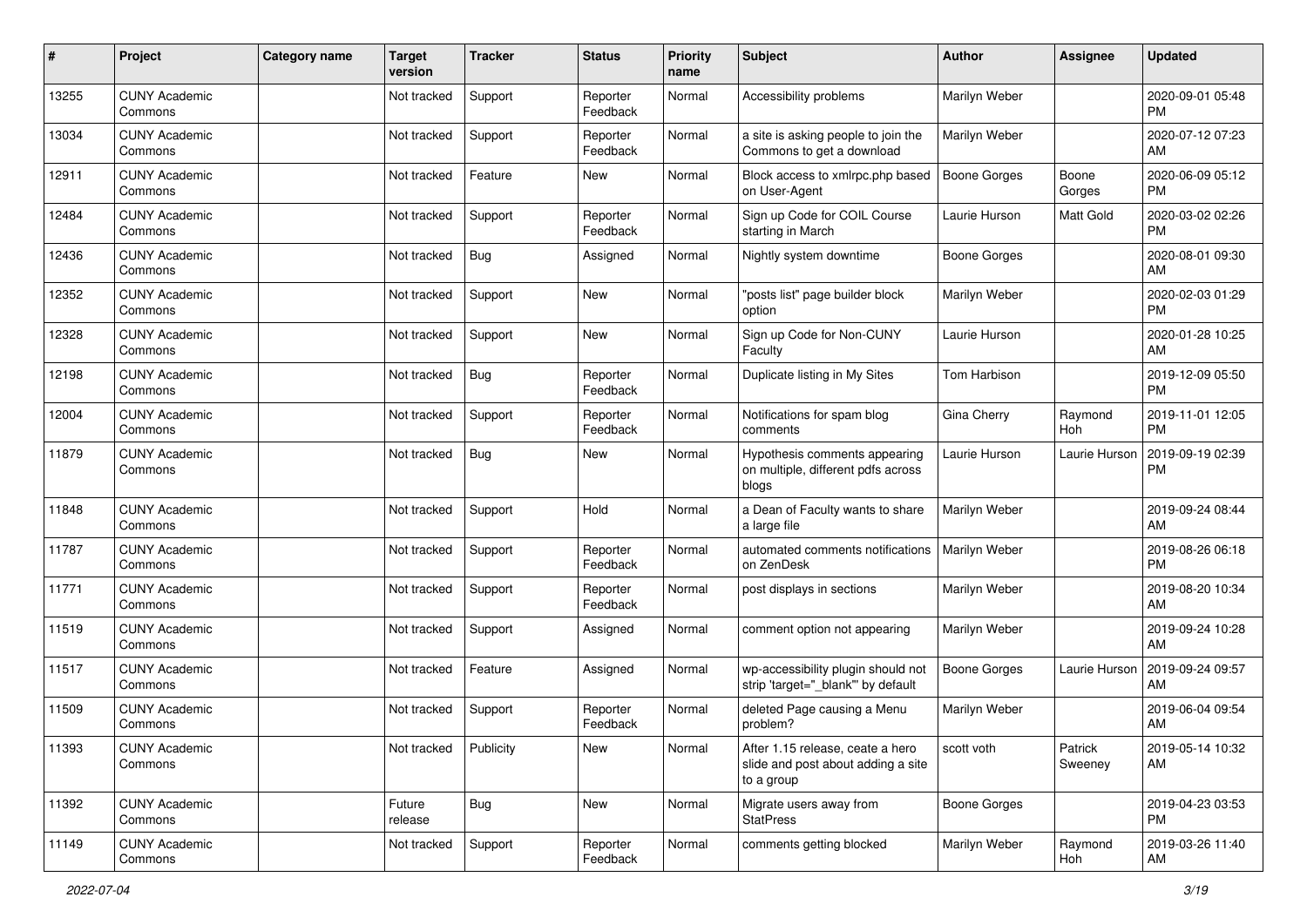| #     | Project                         | <b>Category name</b> | <b>Target</b><br>version | <b>Tracker</b> | <b>Status</b>        | <b>Priority</b><br>name | Subject                                                                                                                                      | Author            | Assignee            | <b>Updated</b>                |
|-------|---------------------------------|----------------------|--------------------------|----------------|----------------------|-------------------------|----------------------------------------------------------------------------------------------------------------------------------------------|-------------------|---------------------|-------------------------------|
| 11131 | <b>CUNY Academic</b><br>Commons |                      | Future<br>release        | Feature        | Reporter<br>Feedback | Normal                  | Image Annotation Plugins                                                                                                                     | Laurie Hurson     |                     | 2019-02-26 11:33<br>AM        |
| 10678 | <b>CUNY Academic</b><br>Commons |                      | Not tracked              | Bug            | Reporter<br>Feedback | High                    | Newsletter Plugin Not Sending<br>Out Newsletters                                                                                             | Mark Webb         | Boone<br>Gorges     | 2019-09-16 09:38<br><b>PM</b> |
| 10657 | <b>CUNY Academic</b><br>Commons |                      | Not tracked              | Support        | Reporter<br>Feedback | Normal                  | child theme problems                                                                                                                         | Marilyn Weber     |                     | 2018-11-08 01:19<br><b>PM</b> |
| 10368 | <b>CUNY Academic</b><br>Commons |                      | Future<br>release        | Feature        | Assigned             | Normal                  | Use ORCID data to populate<br>academic profile page                                                                                          | Stephen Francoeur | Boone<br>Gorges     | 2018-09-25 01:53<br><b>PM</b> |
| 10262 | <b>CUNY Academic</b><br>Commons |                      | Not tracked              | <b>Bug</b>     | Reporter<br>Feedback | Normal                  | Newsletter Plugin: Broken Image<br>at Bottom of All Newsletters                                                                              | Mark Webb         | Raymond<br>Hoh      | 2018-08-30 05:17<br><b>PM</b> |
| 9908  | <b>CUNY Academic</b><br>Commons |                      | Not tracked              | Feature        | New                  | Normal                  | Is it possible to send email<br>updates to users (or an email<br>address not on the list) for only a<br>single page AFTER being<br>prompted? | Michael Shields   | scott voth          | 2018-06-11 01:34<br><b>PM</b> |
| 9207  | <b>CUNY Academic</b><br>Commons |                      | Future<br>release        | Support        | Reporter<br>Feedback | Normal                  | display dashboards made in<br>Tableau?                                                                                                       | Marilyn Weber     | Boone<br>Gorges     | 2018-04-10 10:42<br>AM        |
| 8837  | <b>CUNY Academic</b><br>Commons |                      | Not tracked              | Feature        | Assigned             | Normal                  | Create a form to request info from<br>people requesting premium<br>themes and plugins                                                        | Matt Gold         | Marilyn<br>Weber    | 2017-11-14 03:35<br><b>PM</b> |
| 8607  | <b>CUNY Academic</b><br>Commons |                      | Not tracked              | Support        | <b>New</b>           | Normal                  | Paypal?                                                                                                                                      | Marilyn Weber     | Matt Gold           | 2018-05-15 01:37<br><b>PM</b> |
| 7828  | <b>CUNY Academic</b><br>Commons |                      | Not tracked              | Feature        | Assigned             | Normal                  | Theme Assessment 2017                                                                                                                        | Margaret Galvan   | Margaret<br>Galvan  | 2017-05-02 10:41<br><b>PM</b> |
| 6665  | <b>CUNY Academic</b><br>Commons |                      | Not tracked              | Publicity      | <b>New</b>           | Normal                  | Dead Link in 1.10 announcement<br>post                                                                                                       | Paige Dupont      | Stephen Real        | 2016-12-01 03:11<br><b>PM</b> |
| 6644  | <b>CUNY Academic</b><br>Commons |                      | Not tracked              | <b>Bug</b>     | Reporter<br>Feedback | High                    | White Screen at Login Pge                                                                                                                    | Luke Waltzer      | Raymond<br>Hoh      | 2016-11-21 10:34<br><b>PM</b> |
| 5298  | <b>CUNY Academic</b><br>Commons |                      | Not tracked              | Publicity      | <b>New</b>           | Normal                  | Survey Pop-Up Text                                                                                                                           | Samantha Raddatz  | Samantha<br>Raddatz | 2016-03-22 12:27<br><b>PM</b> |
| 4235  | <b>CUNY Academic</b><br>Commons |                      | Not tracked              | Design/UX      | Assigned             | Normal                  | Explore user experience around<br>comments on forum topics vs docs                                                                           | Matt Gold         | Samantha<br>Raddatz | 2015-07-21 10:23<br>AM        |
| 2612  | <b>CUNY Academic</b><br>Commons |                      | Not tracked              | Publicity      | Assigned             | Normal                  | Pinterest site for the Commons                                                                                                               | local admin       | Sarah<br>Morgano    | 2016-03-04 11:19<br>AM        |
| 11968 | JustPublics@365<br>MediaCamp    |                      |                          | Feature        | New                  | Normal                  | Nanoscience Retractable Display<br>Unit                                                                                                      | Donald Cherry     | Bonnie<br>Eissner   | 2021-02-19 08:50<br>AM        |
| 8992  | <b>NYCDH Community</b><br>Site  |                      |                          | <b>Bug</b>     | Assigned             | Normal                  | Multiple RBE error reports                                                                                                                   | Matt Gold         | Raymond<br>Hoh      | 2017-12-11 05:43<br><b>PM</b> |
| 2618  | NYCDH Community<br>Site         |                      |                          | <b>Bug</b>     | Assigned             | Low                     | Mark blogs as spam when created   Matt Gold<br>by users marked as spam                                                                       |                   | Boone<br>Gorges     | 2013-06-09 11:38<br>PM        |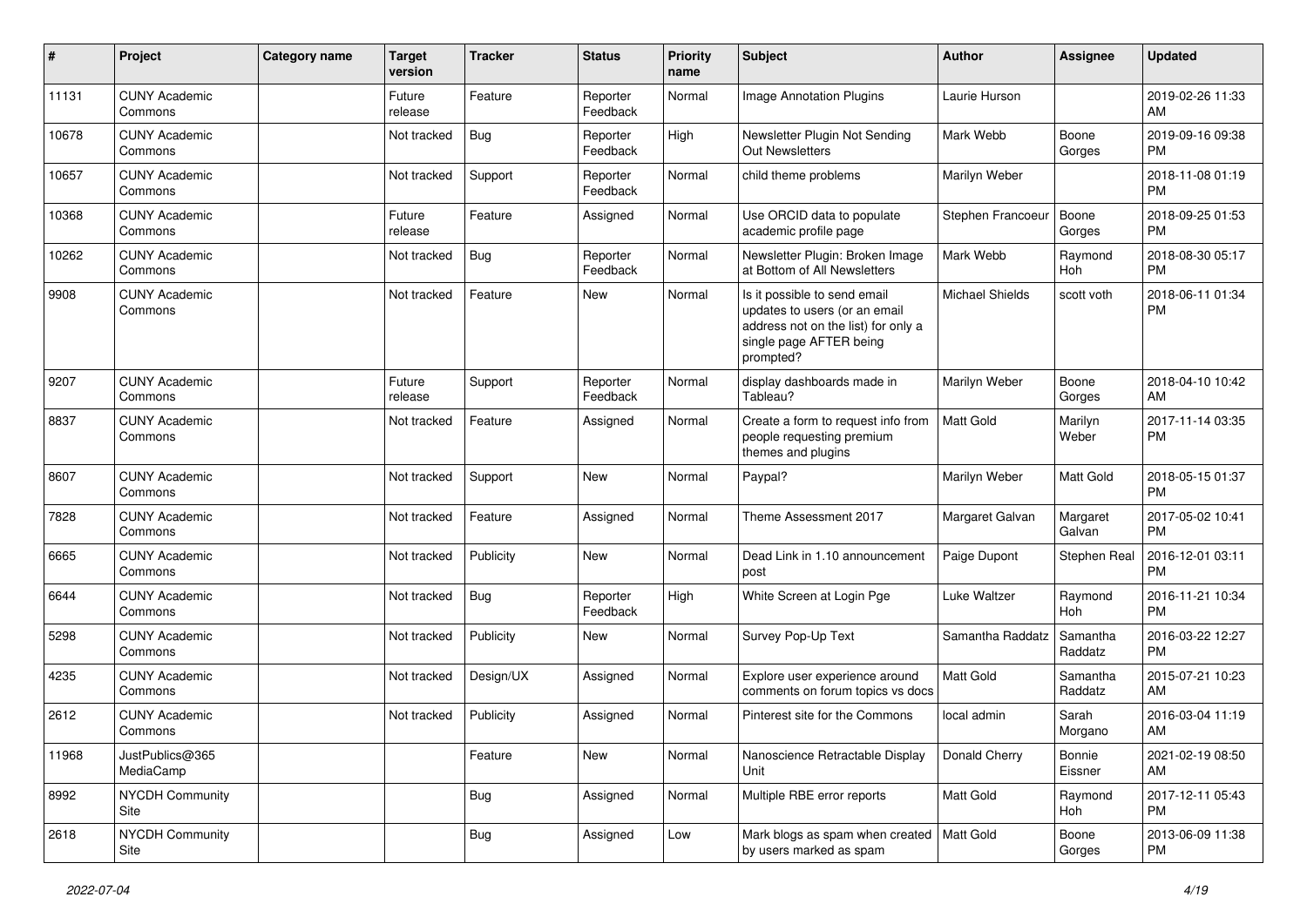| $\pmb{\sharp}$ | <b>Project</b>                  | Category name             | <b>Target</b><br>version | <b>Tracker</b> | <b>Status</b>        | <b>Priority</b><br>name | <b>Subject</b>                                                                            | <b>Author</b>      | Assignee            | <b>Updated</b>                |
|----------------|---------------------------------|---------------------------|--------------------------|----------------|----------------------|-------------------------|-------------------------------------------------------------------------------------------|--------------------|---------------------|-------------------------------|
| 2577           | <b>NYCDH Community</b><br>Site  |                           |                          | Feature        | Assigned             | Low                     | Investigate Potential to Add Links<br>to the Forum                                        | <b>Mark Newton</b> | Alex Gil            | 2013-05-16 09:40<br><b>PM</b> |
| 2576           | <b>NYCDH Community</b><br>Site  |                           |                          | Bug            | Hold                 | Low                     | Test Next Button in Javascript<br><b>Tutorial Under Activities</b>                        | <b>Mark Newton</b> | Alex Gil            | 2013-05-18 02:55<br><b>PM</b> |
| 2574           | <b>NYCDH Community</b><br>Site  |                           |                          | Feature        | Assigned             | Normal                  | Add Way to Upload Files to<br>Groups                                                      | Mark Newton        | Raymond<br>Hoh      | 2013-05-18 07:46<br><b>PM</b> |
| 2573           | <b>NYCDH Community</b><br>Site  |                           |                          | Feature        | Reporter<br>Feedback | Normal                  | Add dh nyc twitter list feed to site                                                      | <b>Mark Newton</b> | Matt Gold           | 2013-05-16 11:42<br><b>PM</b> |
| 2571           | <b>NYCDH Community</b><br>Site  |                           |                          | Feature        | Assigned             | Normal                  | Add Google custom search box to<br>homepage                                               | <b>Mark Newton</b> | Raymond<br>Hoh      | 2013-05-18 07:49<br><b>PM</b> |
| 10839          | <b>CUNY Academic</b><br>Commons | About page                | Not tracked              | Support        | New                  | Normal                  | <b>Mission Statement Needs</b><br>Revision                                                | scott voth         | Matt Gold           | 2018-12-26 10:58<br>AM        |
| 2666           | <b>CUNY Academic</b><br>Commons | About page                | Not tracked              | Documentation  | Assigned             | Normal                  | <b>Update About Text</b>                                                                  | Chris Stein        | Luke Waltzer        | 2016-03-04 11:19<br>AM        |
| 8901           | <b>CUNY Academic</b><br>Commons | Accessibility             | Future<br>release        | Feature        | Assigned             | Normal                  | Theme analysis for accessibility                                                          | <b>Matt Gold</b>   | Boone<br>Gorges     | 2022-04-26 11:59<br>AM        |
| 8900           | <b>CUNY Academic</b><br>Commons | Accessibility             | Future<br>release        | Feature        | Assigned             | Normal                  | Look into tools to enforce<br>accessibility in WP environment                             | <b>Matt Gold</b>   | Boone<br>Gorges     | 2022-04-26 11:59<br>AM        |
| 15210          | <b>CUNY Academic</b><br>Commons | Analytics                 | Not tracked              | Design/UX      | New                  | Normal                  | Google Analytics improvements                                                             | Colin McDonald     | Boone<br>Gorges     | 2022-05-24 10:47<br>AM        |
| 5679           | <b>CUNY Academic</b><br>Commons | Analytics                 | Not tracked              | Feature        | <b>New</b>           | Normal                  | Logged In Users for GA                                                                    | Valerie Townsend   | Valerie<br>Townsend | 2016-06-11 09:49<br>AM        |
| 5581           | <b>CUNY Academic</b><br>Commons | Analytics                 | Future<br>release        | Feature        | Assigned             | Normal                  | Explore alternatives to Google<br>Analytics                                               | <b>Matt Gold</b>   | Valerie<br>Townsend | 2020-04-17 03:12<br><b>PM</b> |
| 4972           | <b>CUNY Academic</b><br>Commons | Analytics                 | Not tracked              | Bug            | New                  | Normal                  | <b>Newsletter Analytics</b>                                                               | Stephen Real       | Matt Gold           | 2015-12-09 12:54<br><b>PM</b> |
| 4070           | <b>CUNY Academic</b><br>Commons | Analytics                 | Not tracked              | Support        | Assigned             | Normal                  | Request for JITP site analytics                                                           | <b>Matt Gold</b>   | Seth Persons        | 2016-02-23 03:09<br><b>PM</b> |
| 1460           | <b>CUNY Academic</b><br>Commons | Analytics                 | Future<br>release        | Feature        | Assigned             | Normal                  | <b>Update System Report</b>                                                               | <b>Brian Foote</b> | Boone<br>Gorges     | 2015-11-09 06:13<br><b>PM</b> |
| 7022           | <b>CUNY Academic</b><br>Commons | Announcements             | Future<br>release        | Bug            | New                  | Normal                  | Sitewide announcements should<br>be displayed on, and dismissable<br>from, mapped domains | Boone Gorges       | Boone<br>Gorges     | 2018-03-22 10:18<br>AM        |
| 9720           | <b>CUNY Academic</b><br>Commons | Authentication            | Future<br>release        | Feature        | <b>New</b>           | Normal                  | The Commons should be an<br>oAuth provider                                                | Boone Gorges       |                     | 2019-03-01 02:04<br><b>PM</b> |
| 4635           | <b>CUNY Academic</b><br>Commons | Authentication            | Future<br>release        | Feature        | New                  | Normal                  | Allow non-WP authentication                                                               | Boone Gorges       | Sonja Leix          | 2019-03-01 02:05<br><b>PM</b> |
| 12350          | <b>CUNY Academic</b><br>Commons | <b>Blogs (BuddyPress)</b> | Not tracked              | Support        | Reporter<br>Feedback | Normal                  | URL creation problem                                                                      | Marilyn Weber      |                     | 2020-02-03 11:27<br>AM        |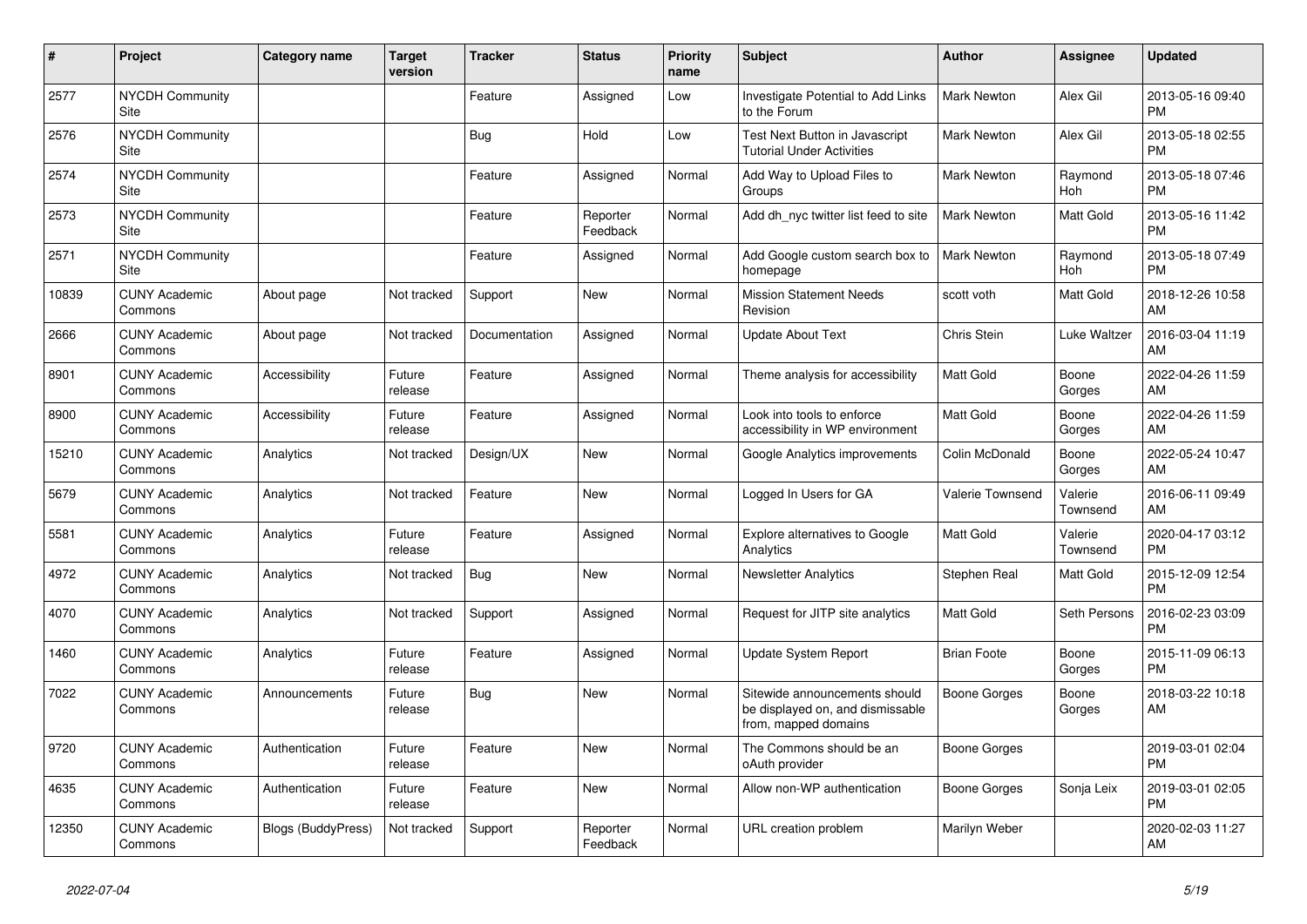| #     | Project                         | <b>Category name</b>      | <b>Target</b><br>version | <b>Tracker</b> | <b>Status</b> | Priority<br>name | <b>Subject</b>                                                       | <b>Author</b>    | <b>Assignee</b>     | <b>Updated</b>                |
|-------|---------------------------------|---------------------------|--------------------------|----------------|---------------|------------------|----------------------------------------------------------------------|------------------|---------------------|-------------------------------|
| 8836  | <b>CUNY Academic</b><br>Commons | <b>Blogs (BuddyPress)</b> | Future<br>release        | Feature        | Assigned      | Normal           | Redesign site launch process                                         | Matt Gold        | Boone<br>Gorges     | 2019-10-03 02:49<br><b>PM</b> |
| 8835  | <b>CUNY Academic</b><br>Commons | <b>Blogs (BuddyPress)</b> | Future<br>release        | Feature        | New           | Normal           | Extend cuny is shortlinks to sites                                   | Luke Waltzer     | Boone<br>Gorges     | 2022-04-26 11:59<br>AM        |
| 6078  | <b>CUNY Academic</b><br>Commons | <b>Blogs (BuddyPress)</b> | Future<br>release        | Feature        | <b>New</b>    | Normal           | Explore Adding Network Blog<br>Metadata Plugin                       | Luke Waltzer     | Luke Waltzer        | 2016-10-11 10:29<br><b>PM</b> |
| 5691  | <b>CUNY Academic</b><br>Commons | <b>Blogs (BuddyPress)</b> | Future<br>release        | Bug            | Assigned      | High             | Differing numbers on Sites display                                   | <b>Matt Gold</b> | Raymond<br>Hoh      | 2016-06-13 01:37<br><b>PM</b> |
| 11243 | <b>CUNY Academic</b><br>Commons | BuddyPress (misc)         | Future<br>release        | Bug            | New           | Normal           | Audit bp-custom.php                                                  | Raymond Hoh      | Raymond<br>Hoh      | 2022-04-26 11:59<br>AM        |
| 7624  | <b>CUNY Academic</b><br>Commons | BuddyPress (misc)         | Future<br>release        | Design/UX      | New           | Normal           | <b>BP Notifications</b>                                              | Luke Waltzer     | Paige Dupont        | 2017-02-08 10:43<br><b>PM</b> |
| 2325  | <b>CUNY Academic</b><br>Commons | BuddyPress (misc)         | Future<br>release        | Feature        | Assigned      | Low              | Profile should have separate fields<br>for first/last names          | local admin      | Boone<br>Gorges     | 2015-11-09 06:09<br><b>PM</b> |
| 1423  | <b>CUNY Academic</b><br>Commons | BuddyPress (misc)         | Future<br>release        | Feature        | Assigned      | Low              | Show an avatar for pingback<br>comment activity items                | Boone Gorges     | <b>Tahir Butt</b>   | 2016-10-24 12:03<br><b>PM</b> |
| 635   | <b>CUNY Academic</b><br>Commons | BuddyPress (misc)         | Future<br>release        | Feature        | Assigned      | Normal           | Big Blue Button -<br>Videoconferencing in Groups and<br><b>Blogs</b> | Matt Gold        | Boone<br>Gorges     | 2011-03-14 03:24<br><b>PM</b> |
| 599   | <b>CUNY Academic</b><br>Commons | BuddyPress (misc)         | Future<br>release        | Feature        | Assigned      | Normal           | Consider adding rating plugins for<br><b>BuddyPress/BBPress</b>      | <b>Matt Gold</b> | Boone<br>Gorges     | 2011-08-22 06:50<br><b>PM</b> |
| 554   | <b>CUNY Academic</b><br>Commons | <b>BuddyPress (misc)</b>  | Future<br>release        | Feature        | Assigned      | Normal           | Add Trackback notifications to<br>site-wide activity feed            | Matt Gold        | Boone<br>Gorges     | 2015-11-09 06:19<br><b>PM</b> |
| 500   | <b>CUNY Academic</b><br>Commons | BuddyPress (misc)         | Future<br>release        | Feature        | Assigned      | Normal           | <b>Export Group Data</b>                                             | <b>Matt Gold</b> | Boone<br>Gorges     | 2010-12-19 12:09<br><b>PM</b> |
| 435   | <b>CUNY Academic</b><br>Commons | BuddyPress (misc)         | Future<br>release        | Feature        | Assigned      | Normal           | Include Avatar Images in Forum<br><b>Post Notification Emails</b>    | <b>Matt Gold</b> | Boone<br>Gorges     | 2010-12-08 12:40<br><b>PM</b> |
| 377   | <b>CUNY Academic</b><br>Commons | BuddyPress (misc)         | Future<br>release        | Feature        | Assigned      | Normal           | Like buttons                                                         | Matt Gold        | Boone<br>Gorges     | 2010-11-16 05:13<br><b>PM</b> |
| 310   | <b>CUNY Academic</b><br>Commons | BuddyPress (misc)         | Future<br>release        | Feature        | Assigned      | Low              | <b>Friend Request Email</b>                                          | <b>Matt Gold</b> | Samantha<br>Raddatz | 2015-11-09 05:08<br><b>PM</b> |
| 58    | <b>CUNY Academic</b><br>Commons | BuddyPress (misc)         | Future<br>release        | Feature        | Assigned      | Low              | Make member search sortable by<br>last name                          | Roberta Brody    | Boone<br>Gorges     | 2010-08-26 02:38<br><b>PM</b> |
| 6389  | <b>CUNY Academic</b><br>Commons | <b>BuddyPress Docs</b>    | Future<br>release        | Feature        | <b>New</b>    | Low              | <b>Make Discussion Area Visible</b><br>When Editing a Doc            | Luke Waltzer     | Boone<br>Gorges     | 2016-10-21 04:16<br><b>PM</b> |
| 4226  | <b>CUNY Academic</b><br>Commons | <b>BuddyPress Docs</b>    | Future<br>release        | Design/UX      | New           | Normal           | Add option to connect a Doc with<br>a Group                          | Samantha Raddatz | Samantha<br>Raddatz | 2015-09-09 04:08<br><b>PM</b> |
| 2523  | <b>CUNY Academic</b><br>Commons | <b>BuddyPress Docs</b>    | Future<br>release        | Feature        | Assigned      | Normal           | Allow Users to Upload Images to<br><b>BP</b> Docs                    | <b>Matt Gold</b> | Boone<br>Gorges     | 2015-11-09 06:14<br><b>PM</b> |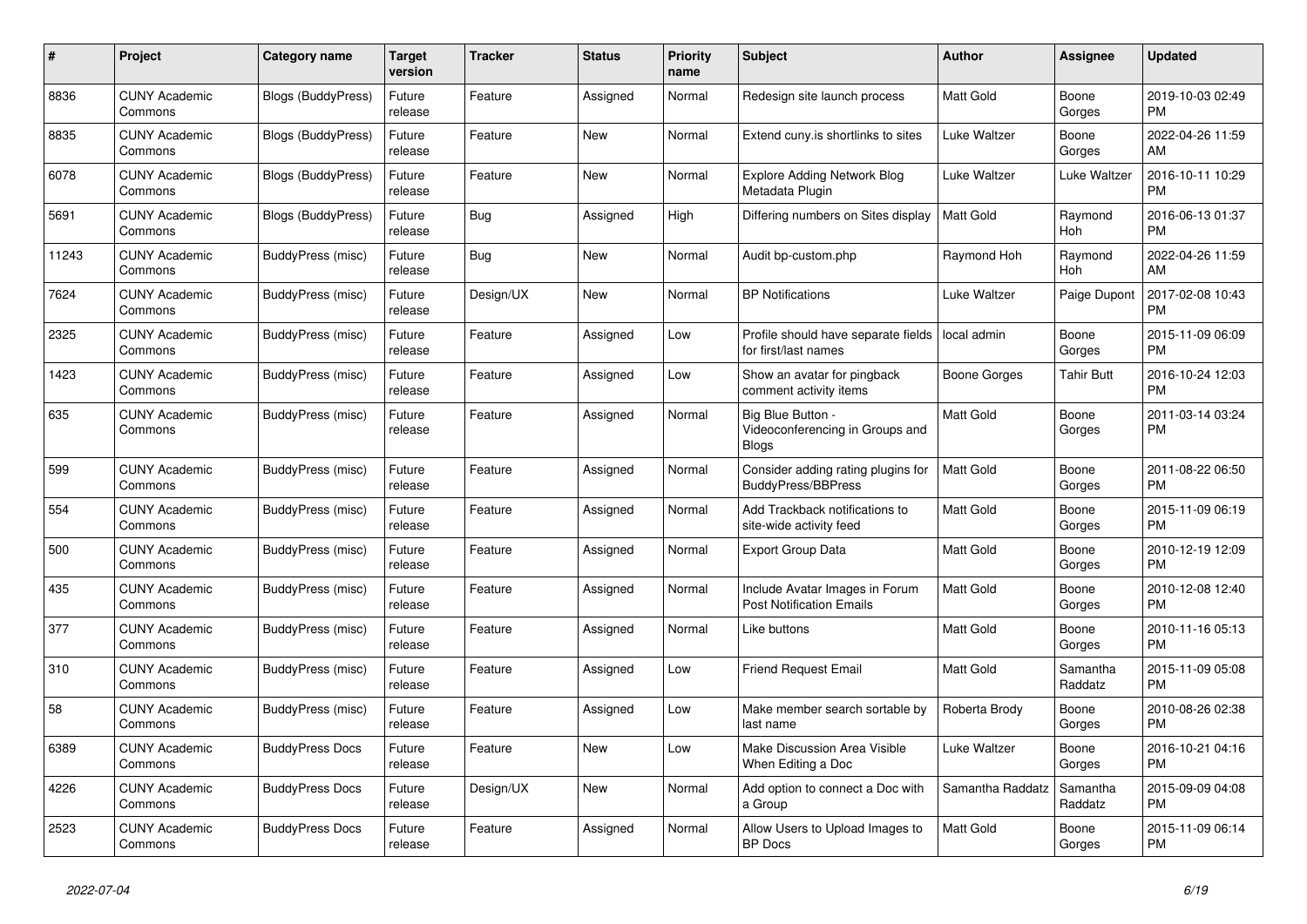| $\#$  | Project                         | <b>Category name</b>   | <b>Target</b><br>version | <b>Tracker</b> | <b>Status</b>        | Priority<br>name | <b>Subject</b>                                                   | <b>Author</b>           | <b>Assignee</b>     | <b>Updated</b>                |
|-------|---------------------------------|------------------------|--------------------------|----------------|----------------------|------------------|------------------------------------------------------------------|-------------------------|---------------------|-------------------------------|
| 1744  | <b>CUNY Academic</b><br>Commons | <b>BuddyPress Docs</b> | Future<br>release        | Feature        | Assigned             | Normal           | Spreadsheet-style Docs                                           | Boone Gorges            | Boone<br>Gorges     | 2015-11-09 06:13<br><b>PM</b> |
| 1422  | <b>CUNY Academic</b><br>Commons | <b>BuddyPress Docs</b> | Future<br>release        | Feature        | Assigned             | Normal           | Make "created Doc" activity icons<br>non-mini                    | Boone Gorges            | Boone<br>Gorges     | 2015-11-09 05:48<br><b>PM</b> |
| 1417  | <b>CUNY Academic</b><br>Commons | <b>BuddyPress Docs</b> | Future<br>release        | Feature        | Assigned             | Low              | <b>Bulk actions for BuddyPress Docs</b>                          | <b>Boone Gorges</b>     | Boone<br>Gorges     | 2016-10-17 10:41<br><b>PM</b> |
| 618   | <b>CUNY Academic</b><br>Commons | <b>BuddyPress Docs</b> | Future<br>release        | Feature        | Assigned             | Normal           | <b>BuddyPress Docs: export formats</b>                           | Boone Gorges            | Boone<br>Gorges     | 2015-11-09 05:38<br><b>PM</b> |
| 519   | <b>CUNY Academic</b><br>Commons | <b>BuddyPress Docs</b> | Future<br>release        | Feature        | Assigned             | Low              | TOC for individual docs - for new<br>BP "wiki-like" plugin       | scott voth              | Boone<br>Gorges     | 2015-11-09 05:54<br><b>PM</b> |
| 13466 | <b>CUNY Academic</b><br>Commons | Cavalcade              | Future<br>release        | Feature        | <b>New</b>           | Normal           | Automated cleanup for duplicate<br>Cavalcade tasks               | Boone Gorges            | Boone<br>Gorges     | 2020-10-13 05:24<br><b>PM</b> |
| 14994 | <b>CUNY Academic</b><br>Commons | cdev.gc.cuny.edu       | Not tracked              | Support        | In Progress          | Normal           | Clear Cache on CDEV                                              | scott voth              | Raymond<br>Hoh      | 2021-12-07 03:51<br><b>PM</b> |
| 9060  | <b>CUNY Academic</b><br>Commons | Commons In A Box       | Not tracked              | Bug            | Hold                 | Normal           | Problems with CBox image library<br>/ upload                     | Lisa Rhody              | Raymond<br>Hoh      | 2018-01-10 03:26<br><b>PM</b> |
| 4027  | <b>CUNY Academic</b><br>Commons | Commons In A Box       | Not tracked              | Design/UX      | Assigned             | Normal           | Usability review of CBOX update<br>procedures                    | Matt Gold               | Samantha<br>Raddatz | 2015-05-11 06:36<br><b>PM</b> |
| 12438 | <b>CUNY Academic</b><br>Commons | Courses                | Not tracked              | Bug            | <b>New</b>           | Normal           | Site appearing twice                                             | Laurie Hurson           | Boone<br>Gorges     | 2020-02-18 01:34<br><b>PM</b> |
| 11789 | <b>CUNY Academic</b><br>Commons | Courses                | Future<br>release        | Feature        | <b>New</b>           | Normal           | Ability to remove item from<br>Courses list                      | Laurie Hurson           | Sonja Leix          | 2019-09-24 12:28<br><b>PM</b> |
| 11556 | <b>CUNY Academic</b><br>Commons | Courses                | Not tracked              | <b>Bug</b>     | Reporter<br>Feedback | Normal           | Instructor name given in course<br>listing                       | Tom Harbison            |                     | 2019-06-25 04:12<br><b>PM</b> |
| 10226 | <b>CUNY Academic</b><br>Commons | Courses                | Future<br>release        | Feature        | <b>New</b>           | Normal           | Add "My Courses" to drop down<br>list                            | scott voth              | Boone<br>Gorges     | 2021-11-19 12:42<br><b>PM</b> |
| 9420  | <b>CUNY Academic</b><br>Commons | cuny.is                | Not tracked              | Feature        | <b>New</b>           | Normal           | Request for http://cuny.is/streams                               | Raffi<br>Khatchadourian | Marilyn<br>Weber    | 2018-04-02 10:08<br>AM        |
| 10439 | <b>CUNY Academic</b><br>Commons | Design                 | 2.1.0                    | Design/UX      | <b>New</b>           | Normal           | Create Style Guide for Commons                                   | Sonja Leix              | Sara Cannon         | 2022-06-28 01:43<br><b>PM</b> |
| 8902  | <b>CUNY Academic</b><br>Commons | Design                 | Not tracked              | Feature        | Assigned             | Normal           | Report back on research on<br><b>BuddyPress themes</b>           | Matt Gold               | Michael Smith       | 2017-11-10 12:31<br><b>PM</b> |
| 2754  | <b>CUNY Academic</b><br>Commons | Design                 | Future<br>release        | Feature        | Assigned             | Normal           | Determine strategy for CAC logo<br>handling in top header        | Micki Kaufman           | Chris Stein         | 2015-01-05 08:53<br><b>PM</b> |
| 860   | <b>CUNY Academic</b><br>Commons | Design                 | Future<br>release        | Design/UX      | Assigned             | Normal           | <b>Standardize Button Treatment</b><br><b>Across the Commons</b> | Chris Stein             | Chris Stein         | 2014-05-01 09:45<br>AM        |
| 16199 | <b>CUNY Academic</b><br>Commons | <b>Directories</b>     | 2.0.3                    | Bug            | New                  | Normal           | Removed "Semester" Filter from<br><b>Courses Directory</b>       | Laurie Hurson           | Boone<br>Gorges     | 2022-06-29 11:32<br>AM        |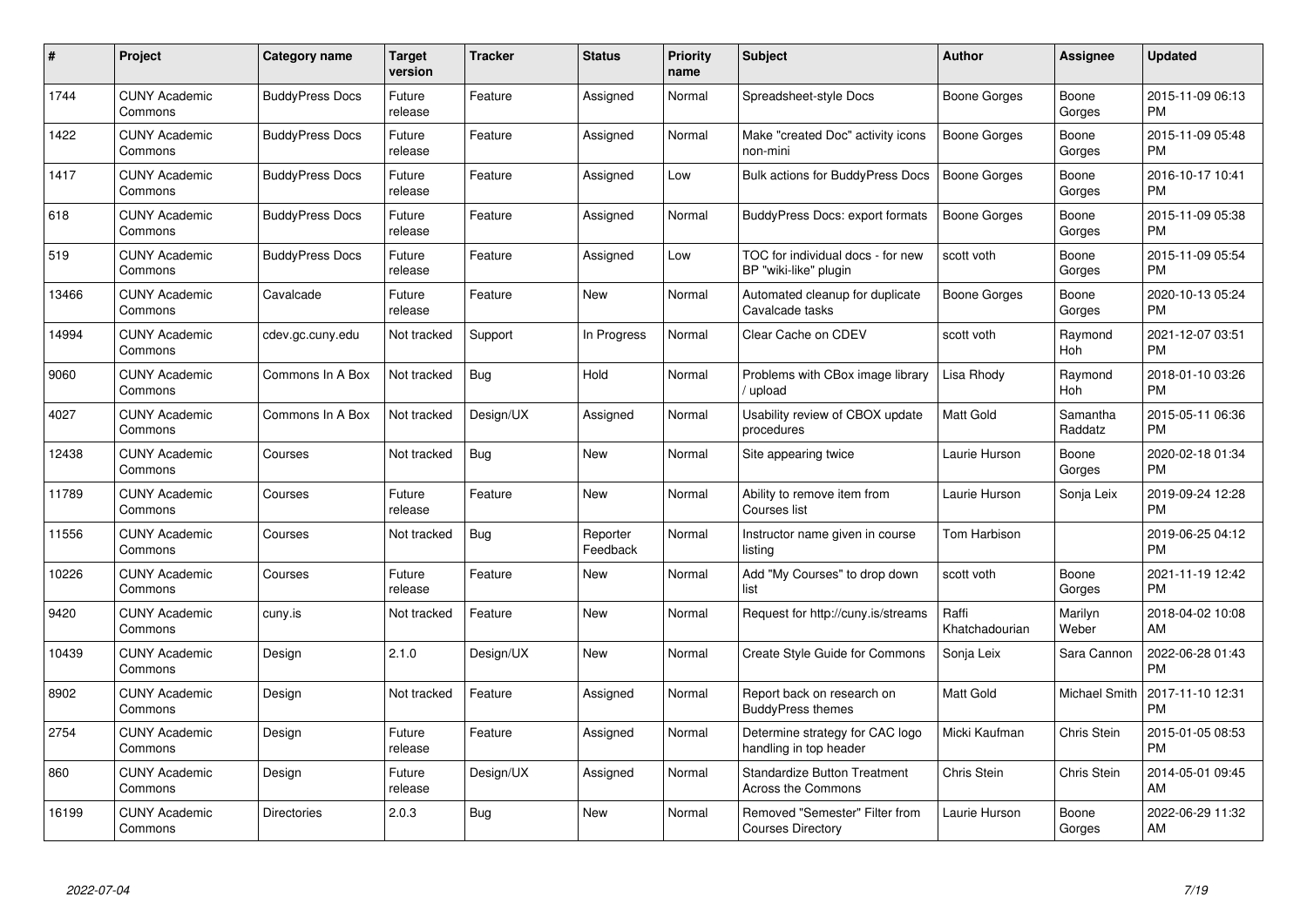| #     | Project                         | <b>Category name</b>       | <b>Target</b><br>version | <b>Tracker</b> | <b>Status</b>        | <b>Priority</b><br>name | <b>Subject</b>                                                                      | Author                  | Assignee         | <b>Updated</b>                |
|-------|---------------------------------|----------------------------|--------------------------|----------------|----------------------|-------------------------|-------------------------------------------------------------------------------------|-------------------------|------------------|-------------------------------|
| 4225  | <b>CUNY Academic</b><br>Commons | DiRT Integration           | Future<br>release        | Design/UX      | New                  | Normal                  | Add information to DIRT page (in<br>Create a Group)                                 | Samantha Raddatz        | <b>Matt Gold</b> | 2015-06-26 03:14<br><b>PM</b> |
| 3524  | <b>CUNY Academic</b><br>Commons | Documentation              | Not tracked              | Documentation  | Assigned             | Normal                  | Post describing all you can do<br>when starting up a new blog/group                 | <b>Matt Gold</b>        | scott voth       | 2014-10-04 12:56<br><b>PM</b> |
| 14496 | <b>CUNY Academic</b><br>Commons | Domain Mapping             | Future<br>release        | Bug            | New                  | Normal                  | Mapped domain SSO uses<br>third-party cookies                                       | Raymond Hoh             | Raymond<br>Hoh   | 2021-05-24 04:03<br><b>PM</b> |
| 11493 | <b>CUNY Academic</b><br>Commons | Domain Mapping             | Not tracked              | Support        | Reporter<br>Feedback | Normal                  | Domain Mapping Request - Talia<br>Schaffer                                          | scott voth              | <b>Matt Gold</b> | 2019-08-06 08:39<br>AM        |
| 10982 | <b>CUNY Academic</b><br>Commons | Domain Mapping             | Not tracked              | Support        | Reporter<br>Feedback | Normal                  | <b>CNAME</b> question                                                               | scott voth              |                  | 2019-01-22 04:29<br><b>PM</b> |
| 1167  | <b>CUNY Academic</b><br>Commons | <b>Email Invitations</b>   | Future<br>release        | Feature        | New                  | Low                     | Allow email invitations to be resent                                                | Boone Gorges            | Boone<br>Gorges  | 2015-11-12 12:53<br>AM        |
| 1166  | <b>CUNY Academic</b><br>Commons | <b>Email Invitations</b>   | Future<br>release        | Feature        | New                  | Low                     | Better organizational tools for Sent<br>Invites                                     | Boone Gorges            | Boone<br>Gorges  | 2015-11-09 06:02<br><b>PM</b> |
| 1165  | <b>CUNY Academic</b><br>Commons | <b>Email Invitations</b>   | Future<br>release        | Feature        | Assigned             | Low                     | Allow saved lists of invitees under<br>Send Invites                                 | <b>Boone Gorges</b>     | Boone<br>Gorges  | 2015-11-09 06:03<br>PM.       |
| 15604 | <b>CUNY Academic</b><br>Commons | <b>Email Notifications</b> | Future<br>release        | Feature        | Assigned             | Normal                  | Restructure Commons Group<br>Digest Email Messages                                  | <b>Matt Gold</b>        | Boone<br>Gorges  | 2022-05-26 10:45<br>AM        |
| 12042 | <b>CUNY Academic</b><br>Commons | <b>Email Notifications</b> | Future<br>release        | Feature        | New                  | Normal                  | Improved error logging for BPGES<br>send queue                                      | Boone Gorges            | Boone<br>Gorges  | 2021-11-19 12:25<br><b>PM</b> |
| 11971 | <b>CUNY Academic</b><br>Commons | <b>Email Notifications</b> | Future<br>release        | Bug            | Reporter<br>Feedback | Low                     | Pictures obscured in emailed post<br>notifications                                  | Marilyn Weber           | Raymond<br>Hoh   | 2019-11-21 01:14<br><b>PM</b> |
| 9979  | <b>CUNY Academic</b><br>Commons | <b>Email Notifications</b> | Not tracked              | Bug            | Reporter<br>Feedback | Normal                  | Reports of slow email activation<br>emails                                          | <b>Matt Gold</b>        | Boone<br>Gorges  | 2018-08-29 09:40<br><b>PM</b> |
| 5992  | <b>CUNY Academic</b><br>Commons | <b>Email Notifications</b> | Future<br>release        | Feature        | New                  | Normal                  | Changing the From line of<br>autogenerated blog emails                              | Marilyn Weber           |                  | 2018-09-27 05:19<br><b>PM</b> |
| 333   | <b>CUNY Academic</b><br>Commons | <b>Email Notifications</b> | Future<br>release        | Feature        | Assigned             | Low                     | Delay Forum Notification Email<br>Delivery Until After Editing Period<br>Ends       | <b>Matt Gold</b>        | Raymond<br>Hoh   | 2015-11-09 06:01<br><b>PM</b> |
| 11531 | <b>CUNY Academic</b><br>Commons | Events                     | Future<br>release        | Feature        | New                  | Normal                  | Main Events calendar should<br>include non-public events that<br>user has access to | scott voth              | Boone<br>Gorges  | 2019-06-11 10:00<br>AM        |
| 11077 | <b>CUNY Academic</b><br>Commons | Events                     | Not tracked              | Feature        | Reporter<br>Feedback | Normal                  | Show event category description<br>in event list view                               | Raffi<br>Khatchadourian |                  | 2019-02-12 10:38<br>PM        |
| 6749  | <b>CUNY Academic</b><br>Commons | Events                     | Future<br>release        | <b>Bug</b>     | New                  | Low                     | BPEO iCal request can trigger<br>very large number of DB queries                    | Boone Gorges            | Raymond<br>Hoh   | 2016-11-15 10:09<br><b>PM</b> |
| 5696  | <b>CUNY Academic</b><br>Commons | Events                     | Future<br>release        | Feature        | Assigned             | Normal                  | Events Calendar - display options<br>/ calendar aggregation                         | Matt Gold               | Boone<br>Gorges  | 2016-10-13 11:44<br>AM        |
| 5016  | <b>CUNY Academic</b><br>Commons | Events                     | Future<br>release        | Feature        | Assigned             | Low                     | Allow comments to be posted on<br>events                                            | Matt Gold               | Raymond<br>Hoh   | 2019-03-01 02:23<br><b>PM</b> |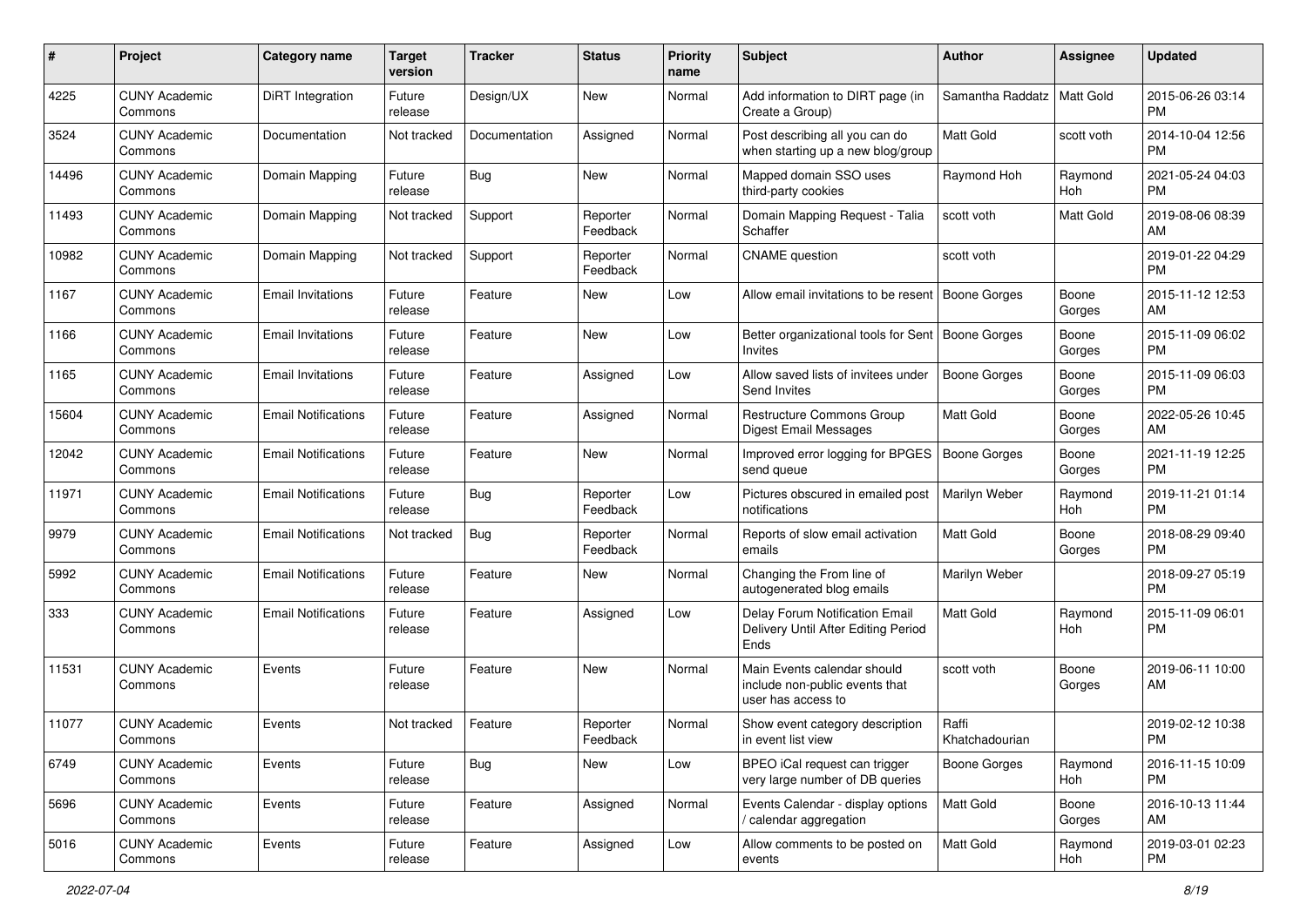| #     | Project                         | <b>Category name</b> | <b>Target</b><br>version | <b>Tracker</b> | <b>Status</b>        | <b>Priority</b><br>name | <b>Subject</b>                                                                    | <b>Author</b>    | Assignee            | <b>Updated</b>                |
|-------|---------------------------------|----------------------|--------------------------|----------------|----------------------|-------------------------|-----------------------------------------------------------------------------------|------------------|---------------------|-------------------------------|
| 4903  | <b>CUNY Academic</b><br>Commons | Events               | Future<br>release        | Design/UX      | Assigned             | Normal                  | Improving visual appearance of<br>event calendars                                 | Matt Gold        | Boone<br>Gorges     | 2016-10-13 11:51<br>AM        |
| 4592  | <b>CUNY Academic</b><br>Commons | Events               | Future<br>release        | Design/UX      | <b>New</b>           | Normal                  | Event Creation - Venue Dropdown<br>Slow                                           | Samantha Raddatz | Boone<br>Gorges     | 2015-09-14 04:56<br><b>PM</b> |
| 4481  | <b>CUNY Academic</b><br>Commons | Events               | Future<br>release        | Feature        | <b>New</b>           | Normal                  | Group admins/mods should have<br>the ability to unlink an event from<br>the group | Boone Gorges     | Boone<br>Gorges     | 2017-04-24 03:53<br><b>PM</b> |
| 4438  | <b>CUNY Academic</b><br>Commons | Events               | Future<br>release        | Bug            | Assigned             | Normal                  | Events Calendar - Export<br><b>Recurring Events</b>                               | scott voth       | Daniel Jones        | 2016-05-23 04:25<br><b>PM</b> |
| 4238  | <b>CUNY Academic</b><br>Commons | Events               | Future<br>release        | Feature        | Assigned             | Normal                  | Copy Events to Other Groups?                                                      | Matt Gold        | Boone<br>Gorges     | 2015-07-02 10:08<br>AM        |
| 4053  | <b>CUNY Academic</b><br>Commons | Events               | Future<br>release        | Feature        | Assigned             | Normal                  | Create new tab for past events                                                    | <b>Matt Gold</b> | Boone<br>Gorges     | 2015-05-12 02:10<br><b>PM</b> |
| 3475  | <b>CUNY Academic</b><br>Commons | Events               | Future<br>release        | Feature        | Assigned             | Normal                  | Request to add plugin to<br>streamline room<br>booking/appointment booking        | Naomi Barrettara | Boone<br>Gorges     | 2014-12-01 05:14<br><b>PM</b> |
| 8756  | <b>CUNY Academic</b><br>Commons | <b>Group Blogs</b>   | Future<br>release        | Feature        | Hold                 | Normal                  | Connect multiple blogs to one<br>group?                                           | <b>Matt Gold</b> | Boone<br>Gorges     | 2017-09-30 10:42<br>AM        |
| 5317  | <b>CUNY Academic</b><br>Commons | Group Blogs          | Not tracked              | Bug            | Reporter<br>Feedback | Normal                  | Notifications of New Post Didn't<br>Come                                          | Luke Waltzer     | Samantha<br>Raddatz | 2016-03-21 10:41<br><b>PM</b> |
| 3580  | <b>CUNY Academic</b><br>Commons | Group Blogs          | Future<br>release        | Feature        | New                  | Normal                  | Multiple blogs per group                                                          | Boone Gorges     | Boone<br>Gorges     | 2018-02-20 02:02<br><b>PM</b> |
| 653   | <b>CUNY Academic</b><br>Commons | Group Blogs          | Future<br>release        | Feature        | Assigned             | Normal                  | Redesign Integration of Groups<br>and Blogs                                       | <b>Matt Gold</b> | Samantha<br>Raddatz | 2015-11-09 05:40<br><b>PM</b> |
| 12091 | <b>CUNY Academic</b><br>Commons | <b>Group Files</b>   | Future<br>release        | Feature        | <b>New</b>           | Normal                  | Improved pre-upload file validation<br>for bp-group-documents                     | Boone Gorges     | Boone<br>Gorges     | 2019-11-14 01:21<br><b>PM</b> |
| 11834 | <b>CUNY Academic</b><br>Commons | <b>Group Files</b>   | Future<br>release        | Feature        | <b>New</b>           | Normal                  | Improved tools for managing<br>group file folders                                 | Boone Gorges     | Sonja Leix          | 2019-09-06 03:55<br><b>PM</b> |
| 3354  | <b>CUNY Academic</b><br>Commons | <b>Group Files</b>   | Future<br>release        | Feature        | Assigned             | Low                     | Allow Group Download of Multiple<br><b>Selected Files</b>                         | <b>Matt Gold</b> | Chris Stein         | 2014-08-01 08:50<br>AM        |
| 3080  | <b>CUNY Academic</b><br>Commons | Group Files          | Future<br>release        | Feature        | Assigned             | Low                     | Create a system to keep track of<br>file changes                                  | <b>Matt Gold</b> | Boone<br>Gorges     | 2014-02-26 10:04<br><b>PM</b> |
| 1192  | <b>CUNY Academic</b><br>Commons | Group Files          | Future<br>release        | Feature        | Assigned             | Low                     | When posting group files, allow<br>users to add a category without<br>saving      | <b>Matt Gold</b> | Raymond<br>Hoh      | 2015-11-09 05:53<br><b>PM</b> |
| 13457 | <b>CUNY Academic</b><br>Commons | Group Forums         | 2.0.3                    | <b>Bug</b>     | <b>New</b>           | High                    | Forum post not sending<br>notifications                                           | Filipa Calado    | Raymond<br>Hoh      | 2022-06-29 11:32<br>AM        |
| 13358 | <b>CUNY Academic</b><br>Commons | Group Forums         | Future<br>release        | Feature        | <b>New</b>           | Normal                  | Improved UI for group forum<br>threading settings                                 | Boone Gorges     | Raymond<br>Hoh      | 2021-11-19 12:27<br><b>PM</b> |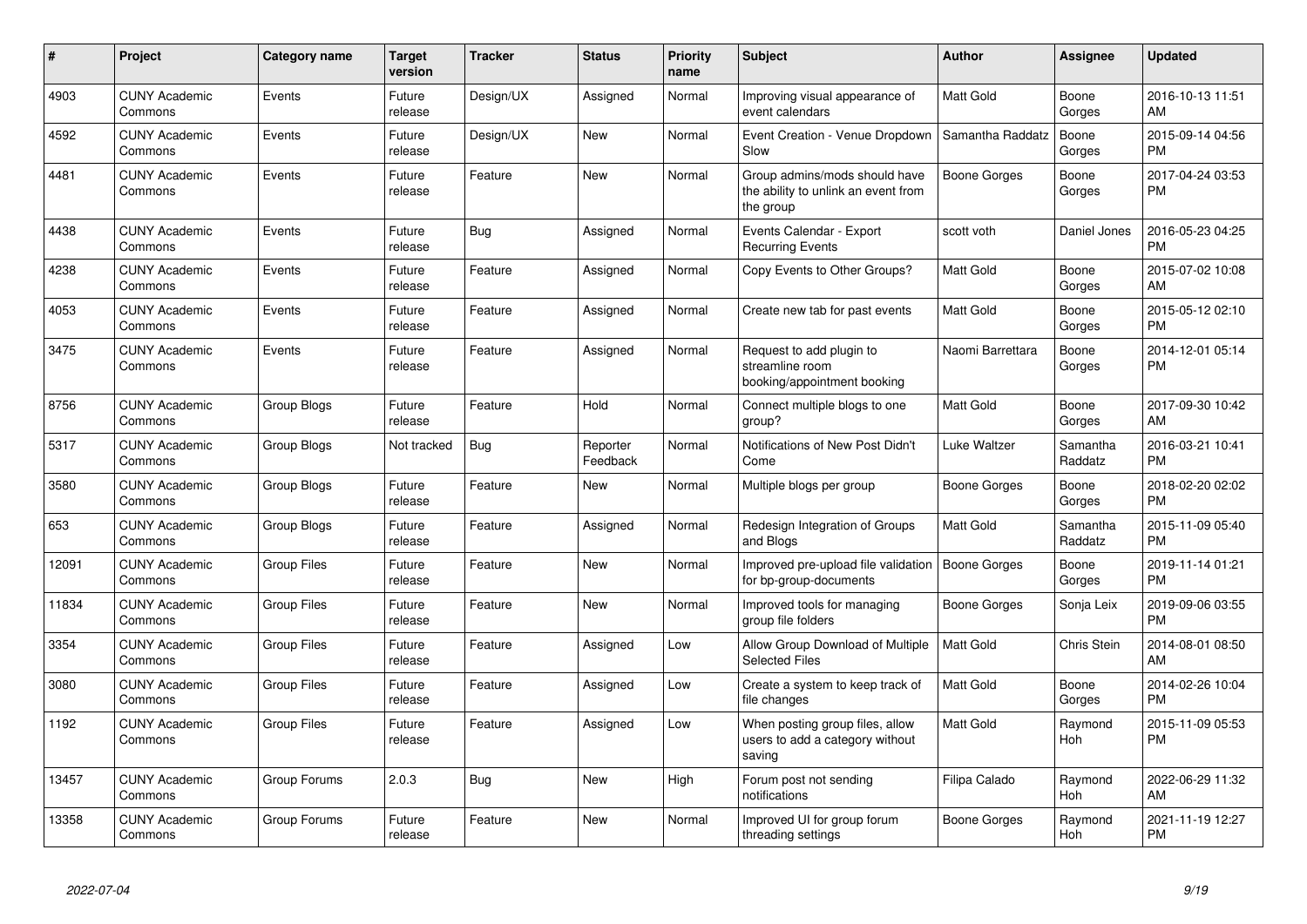| #     | Project                         | <b>Category name</b> | Target<br>version | <b>Tracker</b> | <b>Status</b>        | <b>Priority</b><br>name | <b>Subject</b>                                                                             | <b>Author</b>       | Assignee            | <b>Updated</b>                |
|-------|---------------------------------|----------------------|-------------------|----------------|----------------------|-------------------------|--------------------------------------------------------------------------------------------|---------------------|---------------------|-------------------------------|
| 13328 | <b>CUNY Academic</b><br>Commons | Group Forums         | Not tracked       | <b>Bug</b>     | Reporter<br>Feedback | Normal                  | cross-posting in two related<br>groups                                                     | Marilyn Weber       | Raymond<br>Hoh      | 2020-09-15 10:39<br><b>PM</b> |
| 13199 | <b>CUNY Academic</b><br>Commons | Group Forums         | Future<br>release | Feature        | New                  | Normal                  | <b>Favoring Groups over bbPress</b><br>plugin                                              | Colin McDonald      | Colin<br>McDonald   | 2021-11-19 12:28<br><b>PM</b> |
| 10659 | <b>CUNY Academic</b><br>Commons | Group Forums         | Future<br>release | Feature        | Assigned             | Normal                  | Post to multiple groups via email                                                          | Matt Gold           | Raymond<br>Hoh      | 2018-11-15 12:54<br>AM        |
| 9835  | <b>CUNY Academic</b><br>Commons | Group Forums         | Future<br>release | <b>Bug</b>     | Assigned             | Normal                  | add a "like" function?                                                                     | Marilyn Weber       | <b>Erik Trainer</b> | 2018-06-05 01:49<br><b>PM</b> |
| 7928  | <b>CUNY Academic</b><br>Commons | Group Forums         | Not tracked       | Bug            | New                  | Normal                  | Duplicate Forum post                                                                       | Luke Waltzer        | Raymond<br>Hoh      | 2017-04-11 09:27<br><b>PM</b> |
| 6392  | <b>CUNY Academic</b><br>Commons | Group Forums         | Future<br>release | Design/UX      | Assigned             | Low                     | <b>Composition/Preview Panes in</b><br>Forum Posts                                         | Luke Waltzer        | Paige Dupont        | 2016-10-21 04:26<br><b>PM</b> |
| 5268  | <b>CUNY Academic</b><br>Commons | Group Forums         | Future<br>release | Bug            | Assigned             | Normal                  | Long-time to post to multiple<br>groups                                                    | Luke Waltzer        | Daniel Jones        | 2016-09-07 06:31<br><b>PM</b> |
| 4221  | <b>CUNY Academic</b><br>Commons | Group Forums         | Future<br>release | Design/UX      | Assigned             | Normal                  | Add 'Number of Posts' display<br>option to Forum page                                      | Samantha Raddatz    | Samantha<br>Raddatz | 2015-06-26 02:21<br><b>PM</b> |
| 3193  | <b>CUNY Academic</b><br>Commons | Group Forums         | Future<br>release | Feature        | Assigned             | Normal                  | bbPress 2.x dynamic roles and<br><b>RBE</b>                                                | Boone Gorges        | Boone<br>Gorges     | 2014-09-30 01:30<br><b>PM</b> |
| 3192  | <b>CUNY Academic</b><br>Commons | Group Forums         | Future<br>release | Feature        | Assigned             | Normal                  | Customizable forum views for<br>bbPress 2.x group forums                                   | Boone Gorges        | Raymond<br>Hoh      | 2015-11-09 12:47<br><b>PM</b> |
| 3059  | <b>CUNY Academic</b><br>Commons | Group Forums         | Future<br>release | Design/UX      | New                  | Normal                  | Forum Post Permissable Content<br><b>Explanatory Text</b>                                  | Chris Stein         | Chris Stein         | 2015-04-02 11:27<br>AM        |
| 585   | <b>CUNY Academic</b><br>Commons | Group Forums         | Future<br>release | Feature        | Assigned             | Normal                  | Merge Forum Topics                                                                         | Sarah Morgano       | Boone<br>Gorges     | 2011-07-06 04:11<br><b>PM</b> |
| 3419  | <b>CUNY Academic</b><br>Commons | Group Invitations    | 1.6.14            | Bug            | Testing<br>Required  | Normal                  | Neatening the display of<br>messages on group requests                                     | Matt Gold           | Boone<br>Gorges     | 2014-09-01 09:29<br><b>PM</b> |
| 3308  | <b>CUNY Academic</b><br>Commons | Group Invitations    | Future<br>release | Feature        | Assigned             | Normal                  | Allow members to rescind group<br>invitations                                              | Matt Gold           | Boone<br>Gorges     | 2015-04-01 08:53<br><b>PM</b> |
| 2610  | <b>CUNY Academic</b><br>Commons | Group Invitations    | Future<br>release | Feature        | Assigned             | Low                     | Request: Custom invitation<br>message to group invites                                     | local admin         | Boone<br>Gorges     | 2015-11-09 06:13<br><b>PM</b> |
| 1456  | <b>CUNY Academic</b><br>Commons | Group Invitations    | Future<br>release | Feature        | Reporter<br>Feedback | Low                     | Invite to Group Button from Profile<br>Field                                               | <b>Matt Gold</b>    | Samantha<br>Raddatz | 2015-11-09 05:59<br><b>PM</b> |
| 14309 | <b>CUNY Academic</b><br>Commons | Group Library        | Future<br>release | Feature        | New                  | Normal                  | Better handling of<br>bp_group_document file download<br>attempts when file is not present | <b>Boone Gorges</b> | Boone<br>Gorges     | 2021-11-19 12:28<br><b>PM</b> |
| 13650 | <b>CUNY Academic</b><br>Commons | Group Library        | Future<br>release | Feature        | New                  | Normal                  | Forum Attachments in Group<br>Library                                                      | Laurie Hurson       |                     | 2021-11-19 12:30<br><b>PM</b> |
| 13370 | <b>CUNY Academic</b><br>Commons | Group Library        | Future<br>release | Feature        | <b>New</b>           | Normal                  | Library bulk deletion and folder<br>editing                                                | Colin McDonald      | Boone<br>Gorges     | 2020-10-13 10:41<br>AM        |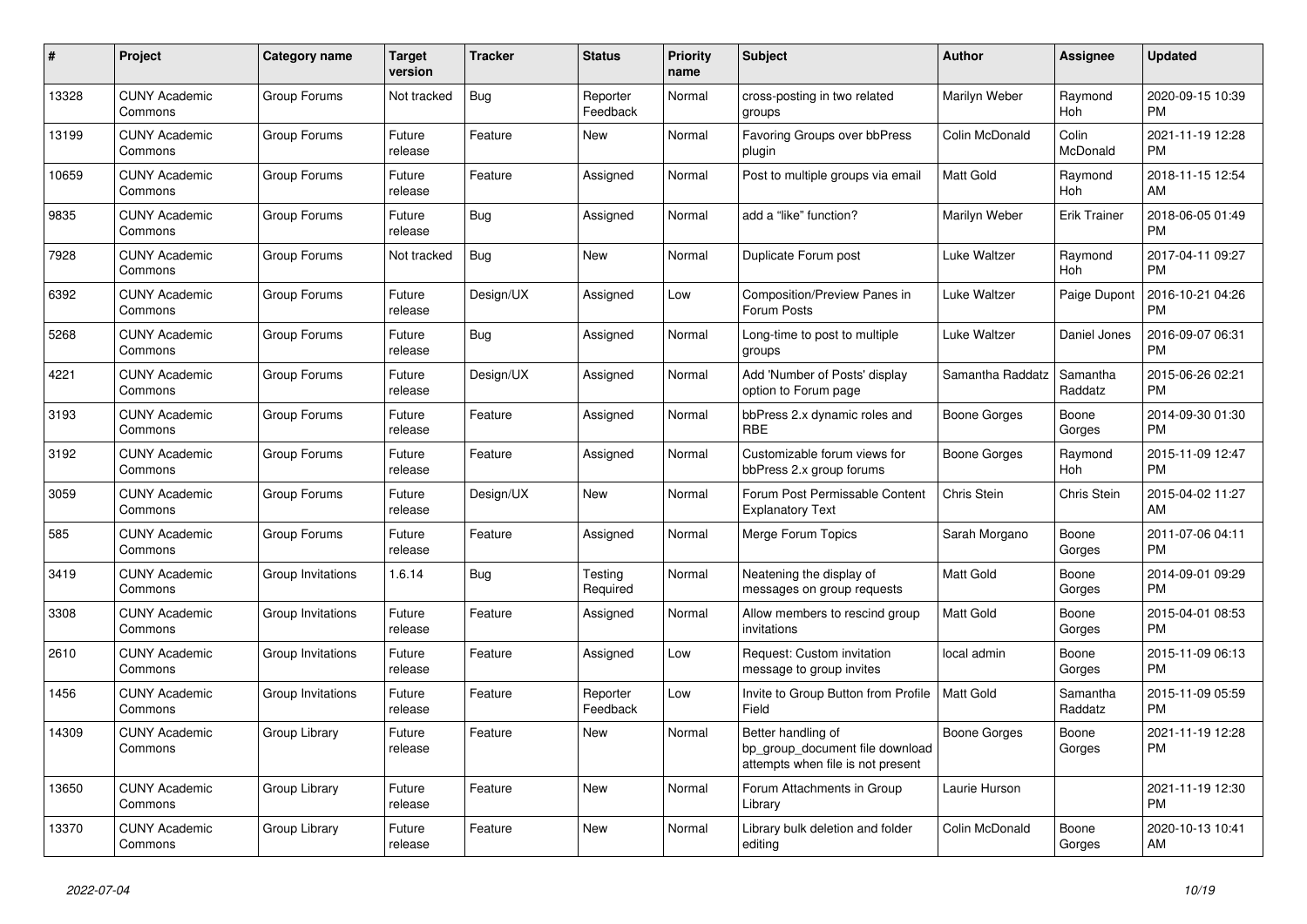| #     | Project                         | <b>Category name</b>           | <b>Target</b><br>version | <b>Tracker</b> | <b>Status</b>        | <b>Priority</b><br>name | <b>Subject</b>                                                              | <b>Author</b>          | Assignee            | <b>Updated</b>                |
|-------|---------------------------------|--------------------------------|--------------------------|----------------|----------------------|-------------------------|-----------------------------------------------------------------------------|------------------------|---------------------|-------------------------------|
| 12446 | <b>CUNY Academic</b><br>Commons | Groups (misc)                  | Future<br>release        | Feature        | Reporter<br>Feedback | Normal                  | Toggle default site to group forum<br>posting                               | Laurie Hurson          | Laurie Hurson       | 2020-03-10 11:57<br>AM        |
| 9015  | <b>CUNY Academic</b><br>Commons | Groups (misc)                  | Not tracked              | Outreach       | Assigned             | Normal                  | Email group admins the email<br>addresses of their groups                   | Matt Gold              | Matt Gold           | 2018-01-02 09:54<br>AM        |
| 7115  | <b>CUNY Academic</b><br>Commons | Groups (misc)                  | Future<br>release        | Feature        | Reporter<br>Feedback | Normal                  | make licensing info clear during<br>group creation                          | <b>Matt Gold</b>       | Raymond<br>Hoh      | 2020-12-08 11:32<br>AM        |
| 3458  | <b>CUNY Academic</b><br>Commons | Groups (misc)                  | Future<br>release        | Feature        | Assigned             | Normal                  | Filter Members of Group by<br>Campus                                        | Michael Smith          | Samantha<br>Raddatz | 2014-09-26 08:32<br><b>PM</b> |
| 1544  | <b>CUNY Academic</b><br>Commons | Groups (misc)                  | Future<br>release        | Feature        | Reporter<br>Feedback | Normal                  | Group Filtering and Sorting                                                 | Matt Gold              | <b>Chris Stein</b>  | 2019-03-01 02:25<br><b>PM</b> |
| 481   | <b>CUNY Academic</b><br>Commons | Groups (misc)                  | Future<br>release        | Feature        | Assigned             | Normal                  | ability to archive inactive groups<br>and blogs                             | Michael Mandiberg      | Samantha<br>Raddatz | 2015-11-09 05:56<br><b>PM</b> |
| 12392 | <b>CUNY Academic</b><br>Commons | Help/Codex                     | Not tracked              | Documentation  | <b>New</b>           | Normal                  | <b>Updates to Common Commons</b><br>Questions on Help Page                  | scott voth             | Margaret<br>Galvan  | 2020-02-11 10:53<br>AM        |
| 11883 | <b>CUNY Academic</b><br>Commons | Help/Codex                     | Not tracked              | Support        | <b>New</b>           | Normal                  | Need Embedding Help Page<br>Update (Tableau)                                | <b>Anthony Wheeler</b> | scott voth          | 2019-09-24 08:49<br>AM        |
| 6995  | <b>CUNY Academic</b><br>Commons | Home Page                      | Not tracked              | Bug            | Assigned             | Normal                  | member filter on homepage not<br>working                                    | <b>Matt Gold</b>       | Raymond<br>Hoh      | 2016-12-11 09:46<br><b>PM</b> |
| 4980  | <b>CUNY Academic</b><br>Commons | Home Page                      | Future<br>release        | Feature        | Assigned             | Normal                  | CAC Featured Content -- Adding<br>Randomization                             | <b>Matt Gold</b>       | Boone<br>Gorges     | 2016-12-12 03:01<br><b>PM</b> |
| 1983  | <b>CUNY Academic</b><br>Commons | Home Page                      | Future<br>release        | Feature        | Assigned             | Low                     | Media Library integration with<br><b>Featured Content plugin</b>            | Boone Gorges           | Dominic<br>Giglio   | 2014-03-17 10:34<br>AM        |
| 1888  | <b>CUNY Academic</b><br>Commons | Home Page                      | Future<br>release        | Feature        | Assigned             | Normal                  | Refactor BP MPO Activity Filter to<br>support proper pagination             | Sarah Morgano          | Boone<br>Gorges     | 2014-05-01 07:11<br><b>PM</b> |
| 10580 | <b>CUNY Academic</b><br>Commons | Information<br>Architecture    | Future<br>release        | Design/UX      | New                  | Normal                  | Primary nav item review                                                     | Boone Gorges           | Sara Cannon         | 2022-06-28 01:29<br><b>PM</b> |
| 15194 | <b>CUNY Academic</b><br>Commons | Internal Tools and<br>Workflow | 2.1.0                    | Feature        | <b>New</b>           | Normal                  | PHPCS sniff for un-restored<br>switch to blog() calls                       | Boone Gorges           | Jeremy Felt         | 2022-05-26 10:45<br>AM        |
| 13891 | <b>CUNY Academic</b><br>Commons | Internal Tools and<br>Workflow | 2.1.0                    | Feature        | <b>New</b>           | Normal                  | Migrate automated linting to<br>GitHub Actions                              | Boone Gorges           | Jeremy Felt         | 2022-06-29 11:13<br>AM        |
| 3230  | <b>CUNY Academic</b><br>Commons | Internal Tools and<br>Workflow | Not tracked              | Feature        | Assigned             | High                    | Scripts for quicker<br>provisioning/updating of<br>development environments | Boone Gorges           | Boone<br>Gorges     | 2016-01-26 04:54<br><b>PM</b> |
| 12382 | <b>CUNY Academic</b><br>Commons | Membership                     | Not tracked              | Support        | <b>New</b>           | Normal                  | Email request change                                                        | Marilyn Weber          | Marilyn<br>Weber    | 2020-02-06 12:56<br><b>PM</b> |
| 5234  | <b>CUNY Academic</b><br>Commons | Membership                     | Future<br>release        | Feature        | Assigned             | Normal                  | Write Unconfirmed patch for WP                                              | Boone Gorges           | Boone<br>Gorges     | 2016-10-24 11:18<br>AM        |
| 4535  | <b>CUNY Academic</b><br>Commons | My Commons                     | Future<br>release        | <b>Bug</b>     | <b>New</b>           | Low                     | My Commons filter issue                                                     | scott voth             | Raymond<br>Hoh      | 2015-09-01 11:17<br>AM        |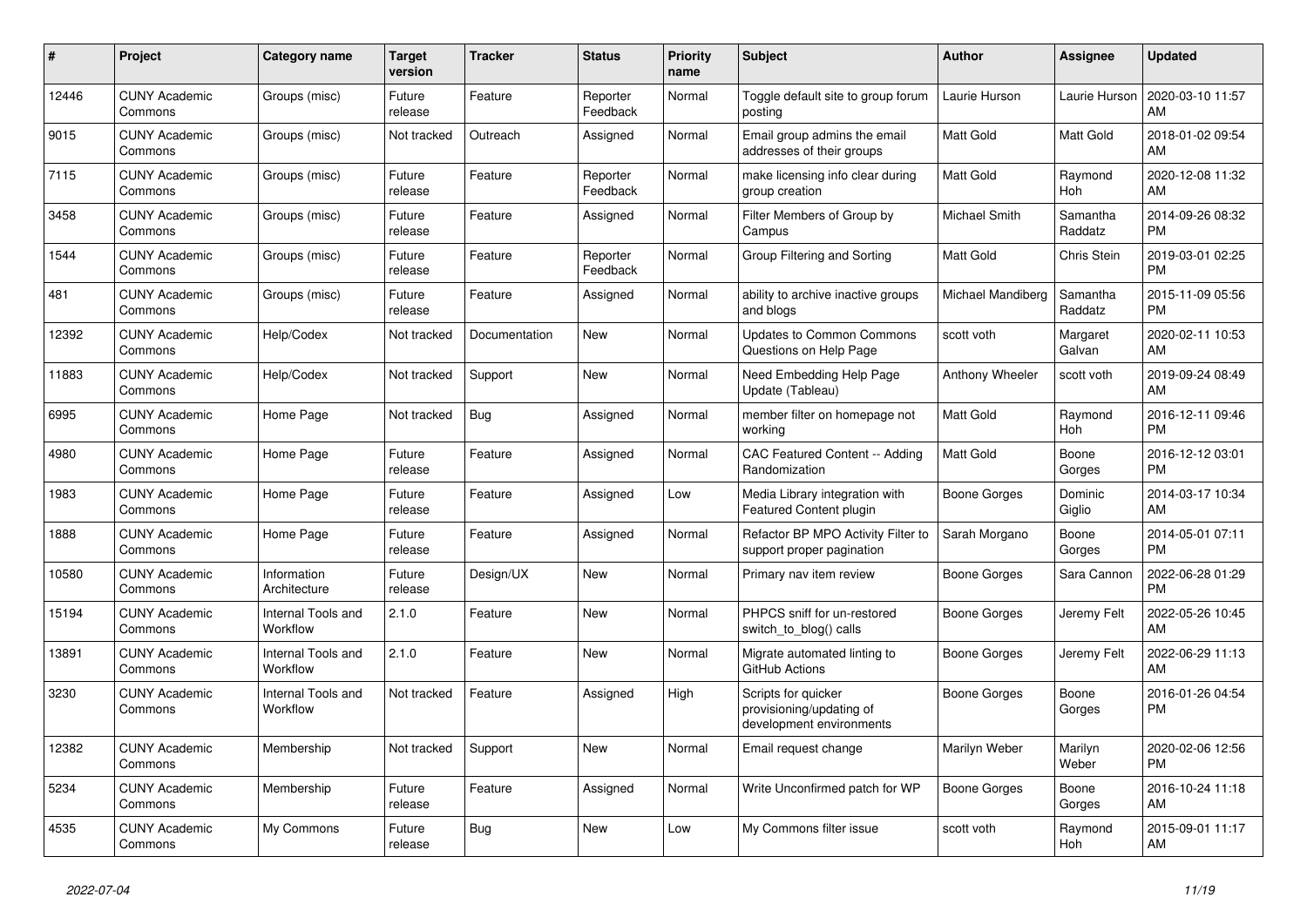| $\#$  | Project                         | <b>Category name</b>    | <b>Target</b><br>version | <b>Tracker</b> | <b>Status</b>        | <b>Priority</b><br>name | <b>Subject</b>                                                                             | <b>Author</b>           | <b>Assignee</b>     | <b>Updated</b>                |
|-------|---------------------------------|-------------------------|--------------------------|----------------|----------------------|-------------------------|--------------------------------------------------------------------------------------------|-------------------------|---------------------|-------------------------------|
| 3577  | <b>CUNY Academic</b><br>Commons | My Commons              | Future<br>release        | Design/UX      | Assigned             | Normal                  | Replies to items in My Commons                                                             | <b>Matt Gold</b>        | Raymond<br>Hoh      | 2015-04-09 05:19<br><b>PM</b> |
| 3565  | <b>CUNY Academic</b><br>Commons | My Commons              | Not tracked              | Documentation  | New                  | Normal                  | Load Newest inconsistencies                                                                | Chris Stein             | scott voth          | 2015-11-09 01:16<br><b>PM</b> |
| 3536  | <b>CUNY Academic</b><br>Commons | My Commons              | Future<br>release        | Feature        | Assigned             | Normal                  | Infinite Scroll on My Commons<br>page                                                      | Matt Gold               | Raymond<br>Hoh      | 2015-04-13 04:42<br><b>PM</b> |
| 3517  | <b>CUNY Academic</b><br>Commons | My Commons              | Future<br>release        | Feature        | Assigned             | Normal                  | Mute/Unmute My Commons<br>updates                                                          | Matt Gold               | Raymond<br>Hoh      | 2015-11-09 01:19<br><b>PM</b> |
| 3330  | <b>CUNY Academic</b><br>Commons | My Commons              | Future<br>release        | Feature        | Assigned             | Normal                  | "Commons Information" tool                                                                 | Boone Gorges            | Chris Stein         | 2014-09-22 08:46<br><b>PM</b> |
| 9895  | <b>CUNY Academic</b><br>Commons | Onboarding              | Future<br>release        | Feature        | Assigned             | Normal                  | Add "Accept Invitation"<br>link/button/function to Group<br>and/or Site invitation emails? | Luke Waltzer            | Boone<br>Gorges     | 2018-06-07 12:42<br><b>PM</b> |
| 9028  | <b>CUNY Academic</b><br>Commons | Onboarding              | Future<br>release        | Feature        | Assigned             | Normal                  | suggest groups to new members<br>during the registration process                           | Matt Gold               | Chris Stein         | 2018-10-24 12:34<br><b>PM</b> |
| 8440  | <b>CUNY Academic</b><br>Commons | Onboarding              | Not tracked              | Bug            | New                  | Normal                  | Create Test Email Accounts for<br><b>Onboarding Project</b>                                | Stephen Real            | Stephen Real        | 2017-08-01 09:49<br><b>PM</b> |
| 5955  | <b>CUNY Academic</b><br>Commons | Outreach                | Future<br>release        | Feature        | Assigned             | Normal                  | Create auto-newsletter for<br>commons members                                              | Matt Gold               | Luke Waltzer        | 2016-08-30 10:34<br>AM        |
| 15242 | <b>CUNY Academic</b><br>Commons | Performance             | Not tracked              | <b>Bug</b>     | Reporter<br>Feedback | Normal                  | Slugist site                                                                               | Raffi<br>Khatchadourian | Boone<br>Gorges     | 2022-02-07 11:14<br>AM        |
| 14908 | <b>CUNY Academic</b><br>Commons | Performance             |                          | Bug            | New                  | Normal                  | Stale object cache on cdev                                                                 | Raymond Hoh             | Boone<br>Gorges     | 2021-12-07 09:45<br>AM        |
| 10794 | <b>CUNY Academic</b><br>Commons | Performance             | Not tracked              | <b>Bug</b>     | <b>New</b>           | Normal                  | Memcached connection<br>occasionally breaks                                                | Boone Gorges            | Boone<br>Gorges     | 2018-12-06 03:30<br><b>PM</b> |
| 14787 | <b>CUNY Academic</b><br>Commons | Plugin Packages         | Future<br>release        | Feature        | <b>New</b>           | Normal                  | Creating a "Design" plugin<br>package                                                      | Laurie Hurson           | scott voth          | 2022-04-27 04:56<br><b>PM</b> |
| 14184 | <b>CUNY Academic</b><br>Commons | Public Portfolio        | Future<br>release        | Feature        | New                  | Normal                  | Centralized mechanism for storing<br>Campus affiliations                                   | Boone Gorges            | Boone<br>Gorges     | 2022-01-04 11:35<br>AM        |
| 11496 | <b>CUNY Academic</b><br>Commons | <b>Public Portfolio</b> | 1.15.2                   | Support        | New                  | Normal                  | Replace Twitter Icon on Member<br>Portfolio page                                           | scott voth              | Boone<br>Gorges     | 2019-06-06 01:03<br><b>PM</b> |
| 10354 | <b>CUNY Academic</b><br>Commons | <b>Public Portfolio</b> | Future<br>release        | Feature        | New                  | Normal                  | Opt out of Having a Profile Page                                                           | scott voth              | Chris Stein         | 2020-05-12 10:43<br>AM        |
| 5827  | <b>CUNY Academic</b><br>Commons | <b>Public Portfolio</b> | Future<br>release        | Bug            | Assigned             | Normal                  | Academic Interests square bracket   scott voth<br>links not working                        |                         | Chris Stein         | 2016-08-11 11:59<br><b>PM</b> |
| 4622  | <b>CUNY Academic</b><br>Commons | <b>Public Portfolio</b> | Future<br>release        | Design/UX      | New                  | Normal                  | <b>Profile Visibility Settings</b>                                                         | Samantha Raddatz        | Samantha<br>Raddatz | 2015-09-21 12:18<br><b>PM</b> |
| 4404  | <b>CUNY Academic</b><br>Commons | Public Portfolio        | Future<br>release        | Design/UX      | Assigned             | Normal                  | Change color of permissions info<br>on portfolio editing interface                         | <b>Matt Gold</b>        | Samantha<br>Raddatz | 2015-08-11 05:28<br><b>PM</b> |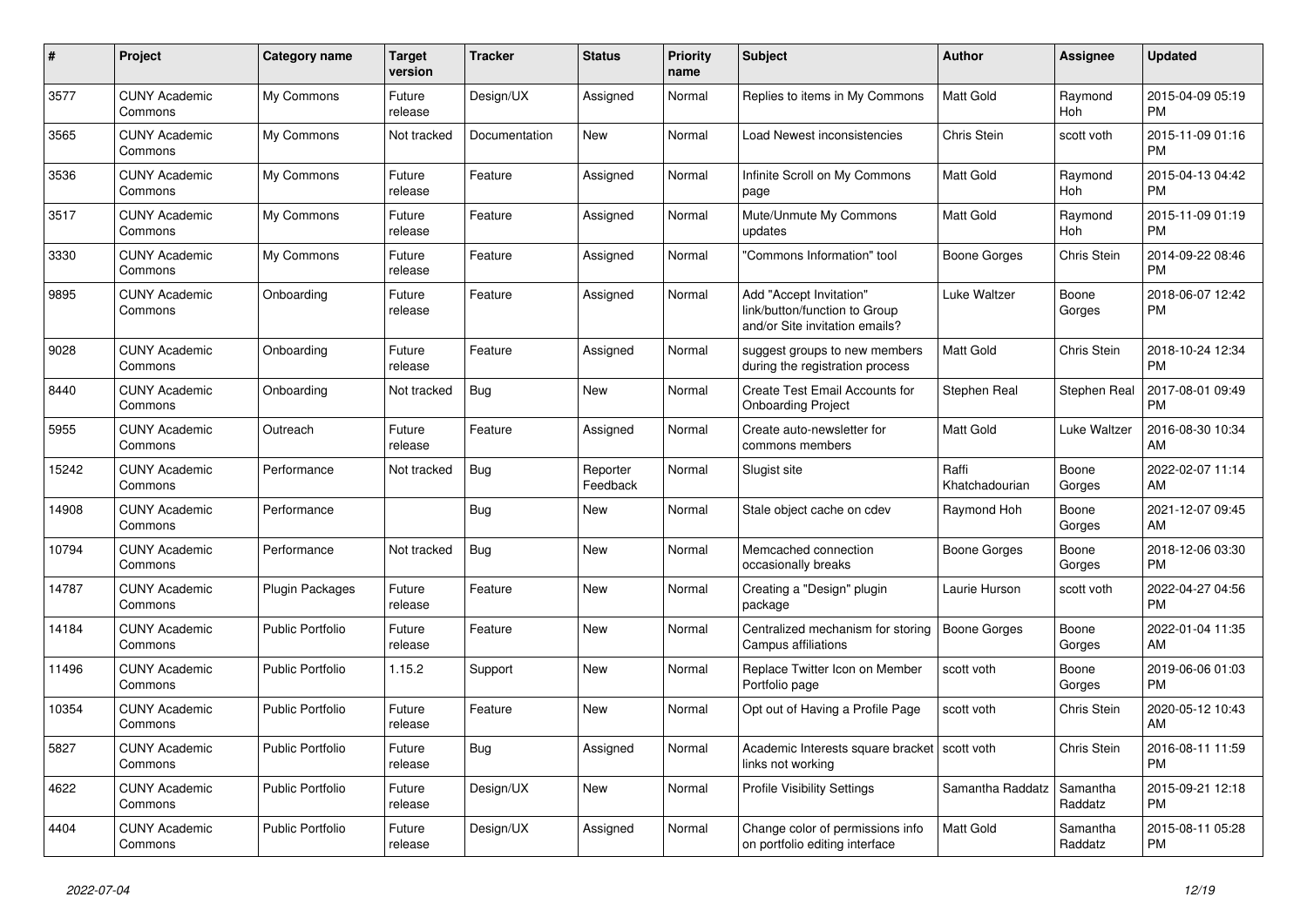| #     | Project                         | <b>Category name</b>    | <b>Target</b><br>version | <b>Tracker</b> | <b>Status</b>        | <b>Priority</b><br>name | <b>Subject</b>                                                                 | Author              | <b>Assignee</b>     | <b>Updated</b>                |
|-------|---------------------------------|-------------------------|--------------------------|----------------|----------------------|-------------------------|--------------------------------------------------------------------------------|---------------------|---------------------|-------------------------------|
| 4253  | <b>CUNY Academic</b><br>Commons | <b>Public Portfolio</b> | Future<br>release        | Design/UX      | New                  | Normal                  | Encourage users to add portfolio<br>content                                    | Samantha Raddatz    | Samantha<br>Raddatz | 2015-07-07 11:32<br>AM        |
| 3770  | <b>CUNY Academic</b><br>Commons | <b>Public Portfolio</b> | Future<br>release        | Feature        | Assigned             | Normal                  | Improve Layout/Formatting of<br>Positions Area on Public Portfolios            | Matt Gold           | Chris Stein         | 2015-04-01 09:17<br><b>PM</b> |
| 3768  | <b>CUNY Academic</b><br>Commons | <b>Public Portfolio</b> | Future<br>release        | Feature        | Assigned             | Normal                  | Institutions/Past positions on<br>public portfolios                            | Matt Gold           | Boone<br>Gorges     | 2018-04-23 10:44<br>AM        |
| 3220  | <b>CUNY Academic</b><br>Commons | <b>Public Portfolio</b> | Future<br>release        | Feature        | Assigned             | Normal                  | Add indent/outdent option to<br>Formatting Buttons on Profile<br>Page          | <b>Matt Gold</b>    | Boone<br>Gorges     | 2014-05-21 10:39<br>PM        |
| 3048  | <b>CUNY Academic</b><br>Commons | <b>Public Portfolio</b> | Future<br>release        | Feature        | New                  | Low                     | Images for rich text profile fields                                            | Boone Gorges        | Boone<br>Gorges     | 2014-02-19 12:56<br>PM.       |
| 3042  | <b>CUNY Academic</b><br>Commons | <b>Public Portfolio</b> | Future<br>release        | Feature        | Assigned             | Normal                  | Browsing member interests                                                      | Matt Gold           | Boone<br>Gorges     | 2015-03-21 09:04<br><b>PM</b> |
| 2881  | <b>CUNY Academic</b><br>Commons | <b>Public Portfolio</b> | Future<br>release        | Feature        | Assigned             | Normal                  | Redesign the UX for Profiles                                                   | Chris Stein         | Chris Stein         | 2016-10-13 12:45<br><b>PM</b> |
| 2832  | <b>CUNY Academic</b><br>Commons | <b>Public Portfolio</b> | Future<br>release        | Feature        | Assigned             | Normal                  | Improve interface for (not)<br>auto-linking profile fields                     | Boone Gorges        | Chris Stein         | 2015-01-05 08:52<br><b>PM</b> |
| 2753  | <b>CUNY Academic</b><br>Commons | <b>Public Portfolio</b> | Future<br>release        | Feature        | New                  | Normal                  | Create actual actual tagification in<br>academic interests and other<br>fields | Micki Kaufman       | Boone<br>Gorges     | 2015-01-05 08:52<br>PM.       |
| 2013  | <b>CUNY Academic</b><br>Commons | Public Portfolio        | Future<br>release        | Feature        | Assigned             | Low                     | Have Profile Privacy Options show   Matt Gold<br>up only for filled-in fields  |                     | Boone<br>Gorges     | 2015-11-09 06:09<br>PM.       |
| 12247 | <b>CUNY Academic</b><br>Commons | Publicity               | Not tracked              | Support        | New                  | Normal                  | Screenshot of First Commons<br>Homepage                                        | scott voth          | scott voth          | 2020-01-14 12:08<br><b>PM</b> |
| 9643  | <b>CUNY Academic</b><br>Commons | Publicity               | Not tracked              | Feature        | New                  | Normal                  | Create a page on the Commons<br>for logos etc.                                 | Stephen Real        | Stephen Real        | 2018-04-24 10:53<br>AM.       |
| 6115  | <b>CUNY Academic</b><br>Commons | Publicity               | Not tracked              | Feature        | Assigned             | Normal                  | create digital signage for GC                                                  | <b>Matt Gold</b>    | scott voth          | 2016-10-11 10:09<br>PM.       |
| 6014  | <b>CUNY Academic</b><br>Commons | Publicity               | Future<br>release        | Publicity      | Reporter<br>Feedback | Normal                  | Google search listing                                                          | Matt Gold           | Boone<br>Gorges     | 2016-09-21 03:48<br><b>PM</b> |
| 3511  | <b>CUNY Academic</b><br>Commons | Publicity               | 1.7                      | Publicity      | Assigned             | Normal                  | Social media for 1.7                                                           | Micki Kaufman       | Sarah<br>Morgano    | 2014-10-14 03:32<br><b>PM</b> |
| 3510  | <b>CUNY Academic</b><br>Commons | Publicity               | 1.7                      | Publicity      | Assigned             | Normal                  | Post on the News Blog re: 'My<br>Commons'                                      | Micki Kaufman       | Sarah<br>Morgano    | 2014-10-15 11:18<br>AM        |
| 3509  | <b>CUNY Academic</b><br>Commons | Publicity               | 1.7                      | Publicity      | New                  | Normal                  | Create 1.7 digital signage imagery                                             | Micki Kaufman       | Marilyn<br>Weber    | 2014-10-01 12:40<br>PM.       |
| 3506  | <b>CUNY Academic</b><br>Commons | Publicity               | 1.7                      | Publicity      | New                  | Normal                  | Prepare 1.7 email messaging                                                    | Micki Kaufman       | Micki<br>Kaufman    | 2014-10-01 12:36<br><b>PM</b> |
| 11945 | <b>CUNY Academic</b><br>Commons | Reckoning               | Future<br>release        | Feature        | Reporter<br>Feedback | Normal                  | Add Comments bubble to<br>Reckoning views                                      | <b>Boone Gorges</b> | Boone<br>Gorges     | 2019-11-12 05:14<br><b>PM</b> |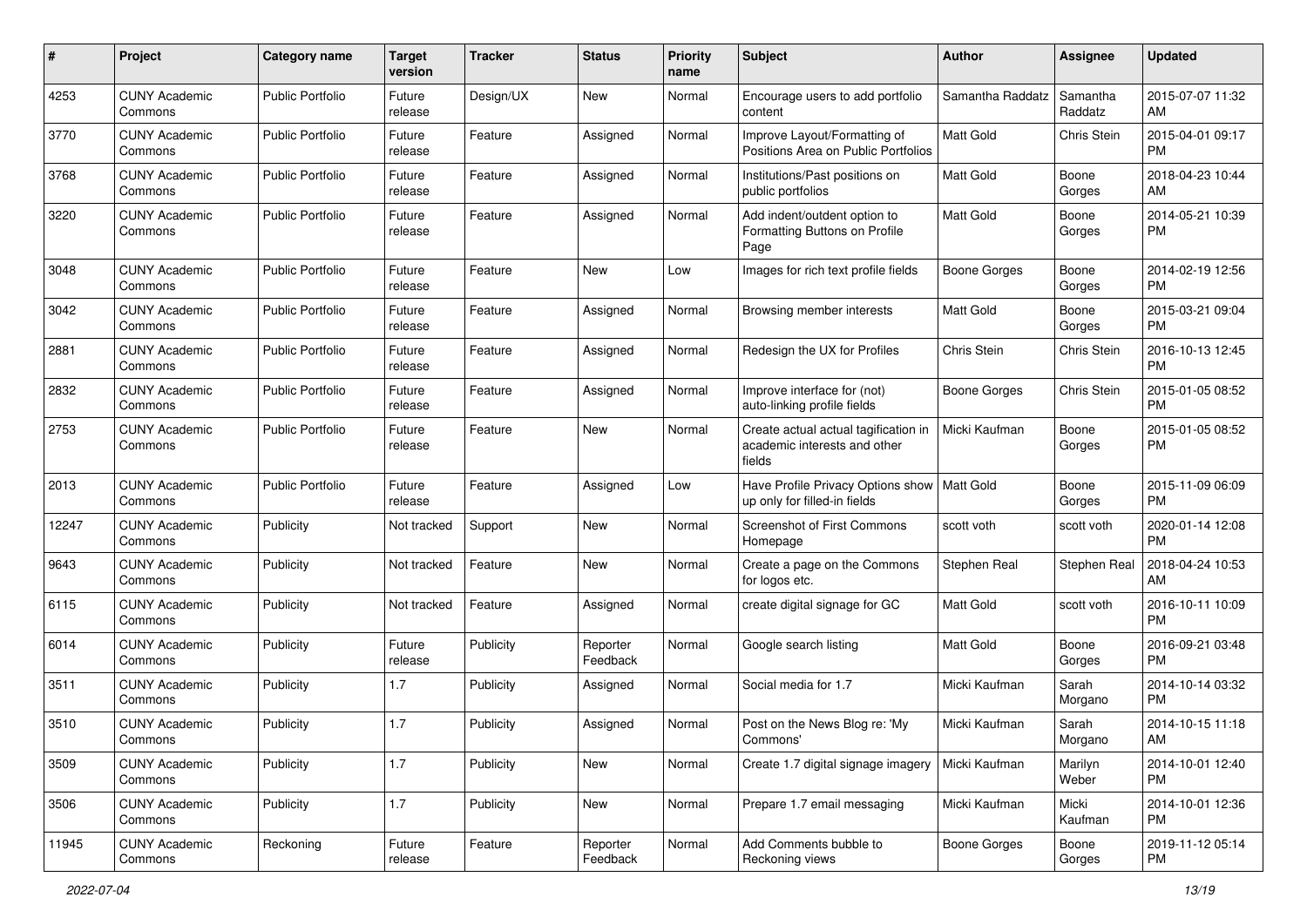| $\#$  | Project                         | <b>Category name</b>     | <b>Target</b><br>version | <b>Tracker</b> | <b>Status</b>        | Priority<br>name | <b>Subject</b>                                                    | <b>Author</b>       | <b>Assignee</b>     | <b>Updated</b>                |
|-------|---------------------------------|--------------------------|--------------------------|----------------|----------------------|------------------|-------------------------------------------------------------------|---------------------|---------------------|-------------------------------|
| 3615  | <b>CUNY Academic</b><br>Commons | Redmine                  | Not tracked              | Feature        | <b>New</b>           | Low              | Create Redmine issues via email                                   | Dominic Giglio      | Boone<br>Gorges     | 2017-11-16 11:36<br>AM        |
| 940   | <b>CUNY Academic</b><br>Commons | Redmine                  | Future<br>release        | Feature        | Assigned             | Low              | Communication with users after<br>releases                        | <b>Matt Gold</b>    | Dominic<br>Giglio   | 2012-09-09 04:36<br><b>PM</b> |
| 11860 | <b>CUNY Academic</b><br>Commons | Registration             | Future<br>release        | Feature        | <b>New</b>           | Normal           | Ensure Students Are Aware They<br>Can Use Aliases At Registration | scott voth          |                     | 2019-09-24 08:46<br>AM        |
| 10273 | <b>CUNY Academic</b><br>Commons | Registration             | Not tracked              | Support        | Reporter<br>Feedback | Normal           | users combining CF and campus<br>address                          | Marilyn Weber       |                     | 2019-09-18 10:58<br>AM        |
| 5225  | <b>CUNY Academic</b><br>Commons | Registration             | Future<br>release        | Feature        | Assigned             | Normal           | On-boarding Issues                                                | Luke Waltzer        | Samantha<br>Raddatz | 2016-02-12 02:58<br><b>PM</b> |
| 370   | <b>CUNY Academic</b><br>Commons | Registration             | Future<br>release        | Feature        | Assigned             | High             | <b>Guest Accounts</b>                                             | <b>Matt Gold</b>    | Matt Gold           | 2015-04-09 09:33<br><b>PM</b> |
| 308   | <b>CUNY Academic</b><br>Commons | Registration             | Future<br>release        | Feature        | <b>New</b>           | Normal           | Group recommendations for<br>signup process                       | Boone Gorges        | Samantha<br>Raddatz | 2015-11-09 05:07<br><b>PM</b> |
| 16177 | <b>CUNY Academic</b><br>Commons | Reply By Email           |                          | Bug            | New                  | Normal           | Switch to Inbound mode for RBE                                    | Raymond Hoh         | Raymond<br>Hoh      | 2022-05-30 04:32<br><b>PM</b> |
| 13430 | <b>CUNY Academic</b><br>Commons | Reply By Email           | Not tracked              | <b>Bug</b>     | <b>New</b>           | Normal           | Delay in RBE                                                      | Luke Waltzer        | Raymond<br>Hoh      | 2020-10-13 11:16<br>AM        |
| 8991  | <b>CUNY Academic</b><br>Commons | Reply By Email           | Not tracked              | Bug            | Hold                 | Normal           | RBE duplicate email message<br>issue                              | <b>Matt Gold</b>    | Raymond<br>Hoh      | 2018-02-18 08:53<br><b>PM</b> |
| 8976  | <b>CUNY Academic</b><br>Commons | Reply By Email           | Not tracked              | Feature        | Assigned             | Normal           | Package RBE new topics posting?                                   | <b>Matt Gold</b>    | Raymond<br>Hoh      | 2017-12-04 02:34<br><b>PM</b> |
| 6671  | <b>CUNY Academic</b><br>Commons | Reply By Email           | Not tracked              | Bug            | Assigned             | Normal           | "Post too often" RBE error<br>message                             | Matt Gold           | Raymond<br>Hoh      | 2016-11-11 09:55<br>AM        |
| 3369  | <b>CUNY Academic</b><br>Commons | Reply By Email           | Not tracked              | Outreach       | Hold                 | Normal           | Release reply by email to WP<br>plugin directory                  | Matt Gold           | Raymond<br>Hoh      | 2016-03-01 12:46<br><b>PM</b> |
| 3002  | <b>CUNY Academic</b><br>Commons | Search                   | Future<br>release        | Feature        | Assigned             | Normal           | Overhaul CAC search by using<br>external search appliance         | <b>Boone Gorges</b> | Boone<br>Gorges     | 2020-07-15 03:05<br><b>PM</b> |
| 9729  | <b>CUNY Academic</b><br>Commons | <b>SEO</b>               | Not tracked              | Support        | New                  | Normal           | 503 Errors showing on<br>newlaborforum.cuny.edu                   | Diane Krauthamer    | Raymond<br>Hoh      | 2018-05-22 04:48<br><b>PM</b> |
| 3662  | <b>CUNY Academic</b><br>Commons | <b>SEO</b>               | Future<br>release        | Feature        | Assigned             | Normal           | Duplicate Content/SEO/Google<br>issues                            | Matt Gold           | Raymond<br>Hoh      | 2015-04-13 04:37<br><b>PM</b> |
| 13048 | <b>CUNY Academic</b><br>Commons | Shortcodes and<br>embeds | Future<br>release        | Feature        | New                  | Normal           | Jupyter Notebooks support                                         | Boone Gorges        |                     | 2020-07-14 11:46<br>AM        |
| 13331 | <b>CUNY Academic</b><br>Commons | Site cloning             | Future<br>release        | Bug            | New                  | Normal           | Combine Site Template and Clone<br>operations                     | Boone Gorges        | Jeremy Felt         | 2021-11-19 12:39<br><b>PM</b> |
| 13975 | <b>CUNY Academic</b><br>Commons | Social Paper             | Not tracked              | Support        | Reporter<br>Feedback | Normal           | can't approve comments on Social<br>Paper paper                   | Marilyn Weber       |                     | 2021-02-12 09:33<br>AM        |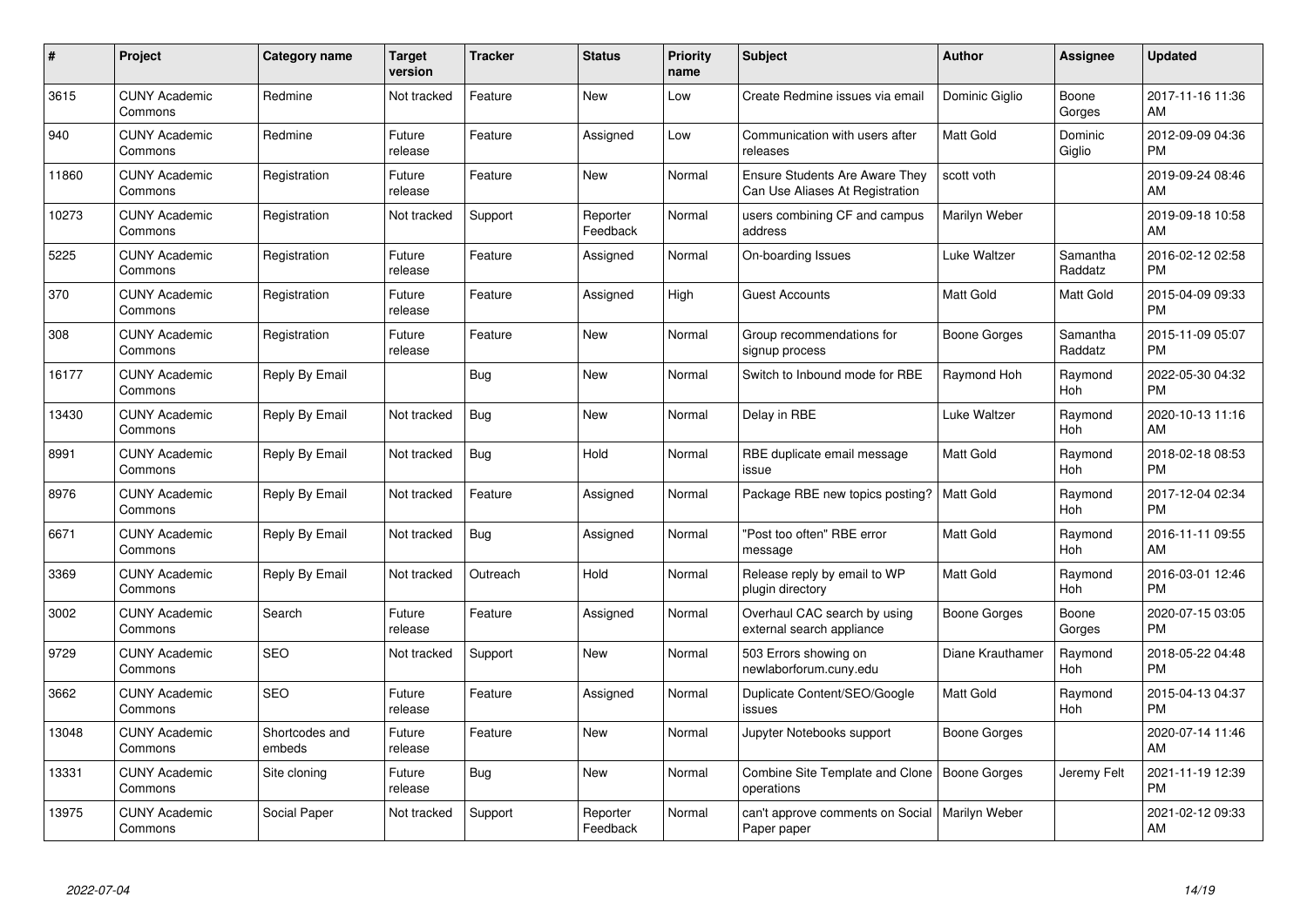| #    | Project                         | <b>Category name</b>    | <b>Target</b><br>version | <b>Tracker</b> | <b>Status</b> | Priority<br>name | <b>Subject</b>                                                                                                                                        | Author                  | <b>Assignee</b>     | <b>Updated</b>                |
|------|---------------------------------|-------------------------|--------------------------|----------------|---------------|------------------|-------------------------------------------------------------------------------------------------------------------------------------------------------|-------------------------|---------------------|-------------------------------|
| 8898 | <b>CUNY Academic</b><br>Commons | Social Paper            | Not tracked              | Feature        | Assigned      | Normal           | Usage data on docs and social<br>paper                                                                                                                | <b>Matt Gold</b>        | Matt Gold           | 2017-11-16 11:32<br>AM        |
| 7981 | <b>CUNY Academic</b><br>Commons | Social Paper            | Future<br>release        | <b>Bug</b>     | New           | Normal           | Social Paper comments should<br>not go to spam                                                                                                        | Luke Waltzer            | Boone<br>Gorges     | 2018-04-16 03:52<br><b>PM</b> |
| 7663 | <b>CUNY Academic</b><br>Commons | Social Paper            | Future<br>release        | Bug            | <b>New</b>    | Normal           | Social Paper notifications not<br>formatted correctly on secondary<br>sites                                                                           | <b>Boone Gorges</b>     | Boone<br>Gorges     | 2018-04-16 03:52<br><b>PM</b> |
| 5489 | <b>CUNY Academic</b><br>Commons | Social Paper            | Future<br>release        | Feature        | <b>New</b>    | Normal           | Asc/desc sorting for Social Paper<br>directories                                                                                                      | <b>Boone Gorges</b>     |                     | 2016-04-21 10:06<br><b>PM</b> |
| 5488 | <b>CUNY Academic</b><br>Commons | Social Paper            | Future<br>release        | Bug            | <b>New</b>    | Normal           | Add a "last edited by" field to<br>Social Paper group directories                                                                                     | <b>Boone Gorges</b>     |                     | 2016-04-21 10:05<br><b>PM</b> |
| 5397 | <b>CUNY Academic</b><br>Commons | Social Paper            | Future<br>release        | Feature        | <b>New</b>    | Normal           | frustrating to have to<br>enable/disable in SP                                                                                                        | Marilyn Weber           | Samantha<br>Raddatz | 2016-04-20 03:39<br><b>PM</b> |
| 5282 | <b>CUNY Academic</b><br>Commons | Social Paper            | Future<br>release        | Bug            | New           | Normal           | Replying via email directs to paper<br>but not individual comment.                                                                                    | Marilyn Weber           | Raymond<br>Hoh      | 2016-03-02 01:48<br><b>PM</b> |
| 5205 | <b>CUNY Academic</b><br>Commons | Social Paper            | Future<br>release        | Feature        | New           | Normal           | Social Paper folders                                                                                                                                  | Marilyn Weber           |                     | 2016-02-11 10:24<br><b>PM</b> |
| 5199 | <b>CUNY Academic</b><br>Commons | Social Paper            | Future<br>release        | Feature        | <b>New</b>    | Normal           | add tables to the SP editor                                                                                                                           | Marilyn Weber           |                     | 2016-10-24 11:27<br>AM        |
| 5183 | <b>CUNY Academic</b><br>Commons | Social Paper            | Future<br>release        | Design/UX      | New           | Normal           | Creating a new paper when<br>viewing an existing paper                                                                                                | Raffi<br>Khatchadourian | Samantha<br>Raddatz | 2016-02-02 12:09<br><b>PM</b> |
| 5182 | <b>CUNY Academic</b><br>Commons | Social Paper            | Future<br>release        | Design/UX      | <b>New</b>    | Normal           | "Publishing" a private paper on<br>social paper?                                                                                                      | Raffi<br>Khatchadourian | Boone<br>Gorges     | 2016-10-13 04:12<br><b>PM</b> |
| 5058 | <b>CUNY Academic</b><br>Commons | Social Paper            | Future<br>release        | Feature        | New           | Low              | Can there be a clearer signal that<br>even when comments have<br>already been made you add<br>comments by clicking on the side?<br>(SP suggestion #5) | Marilyn Weber           | Samantha<br>Raddatz | 2016-02-11 10:24<br><b>PM</b> |
| 5053 | <b>CUNY Academic</b><br>Commons | Social Paper            | Future<br>release        | Feature        | <b>New</b>    | Low              | Scrollable menu to add readers<br>(SP suggestion #4)                                                                                                  | Marilyn Weber           | Samantha<br>Raddatz | 2016-04-21 05:21<br><b>PM</b> |
| 5052 | <b>CUNY Academic</b><br>Commons | Social Paper            | Future<br>release        | Feature        | New           | Low              | Sentence by sentence or line by<br>line comments (SP suggestion #3)                                                                                   | Marilyn Weber           | Boone<br>Gorges     | 2016-02-11 10:24<br><b>PM</b> |
| 5050 | <b>CUNY Academic</b><br>Commons | Social Paper            | Future<br>release        | Feature        | <b>New</b>    | Low              | Making comments visible in SP<br>editing mode (SP suggestion #1)                                                                                      | Marilyn Weber           | Samantha<br>Raddatz | 2019-09-17 11:10<br><b>PM</b> |
| 6426 | <b>CUNY Academic</b><br>Commons | Spam/Spam<br>Prevention | Future<br>release        | Feature        | Assigned      | Normal           | Force captcha on all comments?                                                                                                                        | <b>Matt Gold</b>        | <b>Tahir Butt</b>   | 2016-10-24 02:06<br><b>PM</b> |
| 8666 | <b>CUNY Academic</b><br>Commons | Teaching                | Not tracked              | Documentation  | Assigned      | Normal           | Create Teaching on the Commons   Matt Gold<br>Resource Page                                                                                           |                         | Laurie Hurson       | 2019-09-23 03:16<br><b>PM</b> |
| 3090 | <b>CUNY Academic</b><br>Commons | Twitter page            | Future<br>release        | Feature        | Assigned      | Normal           | Prevent Retweets from showing<br>up on Commons twitter page                                                                                           | Matt Gold               | <b>Tahir Butt</b>   | 2016-10-24 11:31<br>AM        |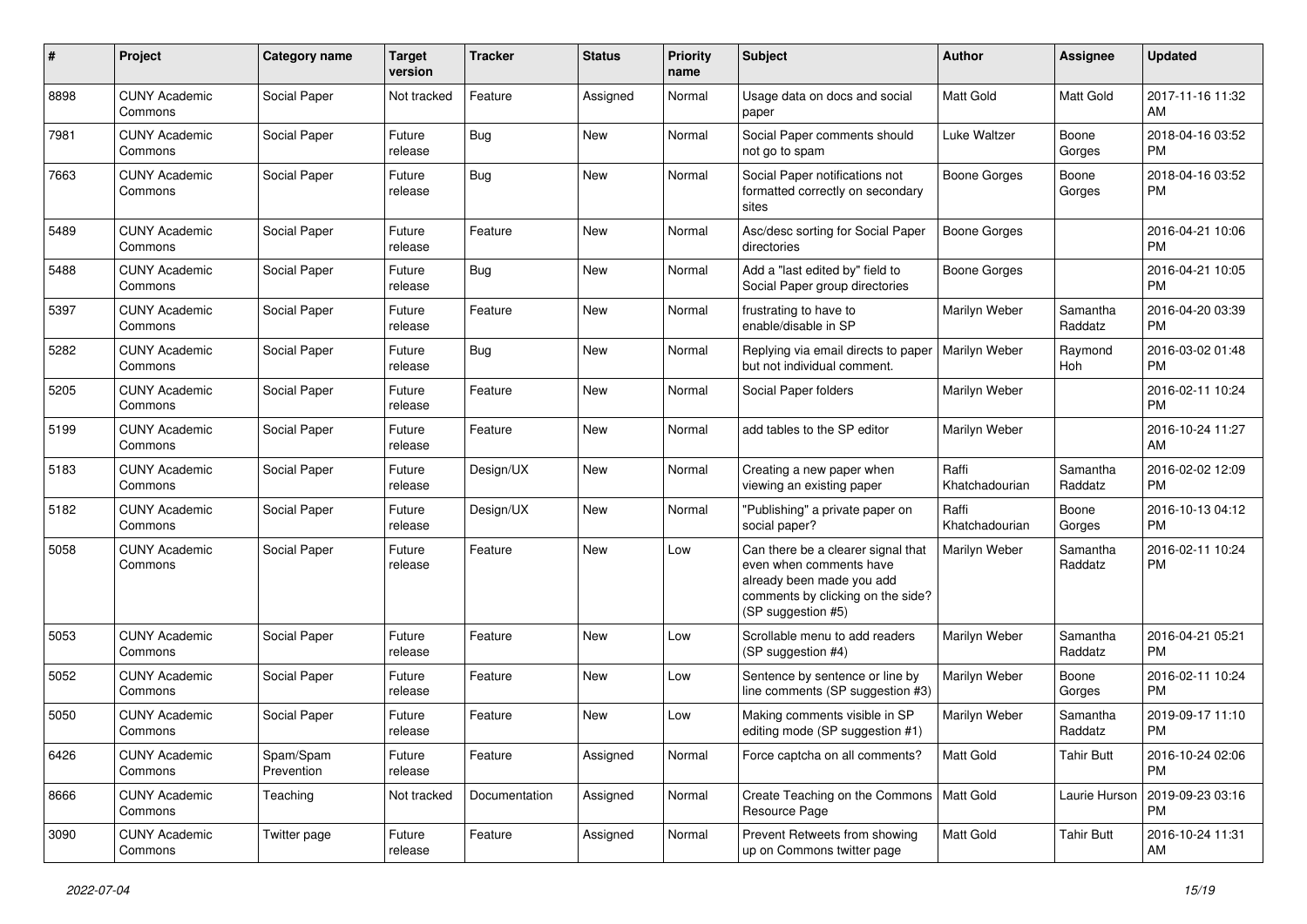| $\#$  | Project                         | <b>Category name</b>   | <b>Target</b><br>version | <b>Tracker</b> | <b>Status</b>        | Priority<br>name | <b>Subject</b>                                                                                  | <b>Author</b>        | <b>Assignee</b>     | <b>Updated</b>                |
|-------|---------------------------------|------------------------|--------------------------|----------------|----------------------|------------------|-------------------------------------------------------------------------------------------------|----------------------|---------------------|-------------------------------|
| 6298  | <b>CUNY Academic</b><br>Commons | <b>User Experience</b> | Not tracked              | Design/UX      | Assigned             | Normal           | Examine data from survey                                                                        | <b>Matt Gold</b>     | Margaret<br>Galvan  | 2016-10-14 12:16<br><b>PM</b> |
| 5316  | <b>CUNY Academic</b><br>Commons | User Experience        | Future<br>release        | Feature        | Assigned             | Normal           | Prompt user email address<br>updates                                                            | <b>Matt Gold</b>     | Stephen Real        | 2016-12-21 03:30<br><b>PM</b> |
| 4661  | <b>CUNY Academic</b><br>Commons | User Experience        | Future<br>release        | Bug            | Assigned             | Normal           | Simplify Events text                                                                            | Matt Gold            | Samantha<br>Raddatz | 2015-10-02 09:06<br><b>PM</b> |
| 4222  | <b>CUNY Academic</b><br>Commons | <b>User Experience</b> | Future<br>release        | Design/UX      | <b>New</b>           | Normal           | Add information to 'Delete<br>Account' page                                                     | Samantha Raddatz     | scott voth          | 2015-06-26 11:35<br>AM        |
| 3473  | <b>CUNY Academic</b><br>Commons | <b>User Experience</b> | Future<br>release        | Feature        | Assigned             | Normal           | Commons profile: Add help info<br>about "Positions" replacing "title"                           | Keith Miyake         | Samantha<br>Raddatz | 2015-11-09 02:28<br><b>PM</b> |
| 8675  | <b>CUNY Academic</b><br>Commons | User Onboarding        | Future<br>release        | Bug            | Reporter<br>Feedback | Low              | Add new User search screen calls<br>for the input of email address but<br>doesn't work with one | Paul Hebert          | Boone<br>Gorges     | 2017-10-11 11:17<br>AM        |
| 9941  | <b>CUNY Academic</b><br>Commons | Wiki                   | Not tracked              | Support        | Assigned             | Normal           | Wiki functionality                                                                              | Matt Gold            | Boone<br>Gorges     | 2018-06-26 10:57<br>AM        |
| 14483 | <b>CUNY Academic</b><br>Commons | WordPress - Media      | Not tracked              | Bug            | Reporter<br>Feedback | Normal           | <b>Wordpress PDF Embed Stopped</b><br>Working after JITP Media Clone                            | Patrick DeDauw       | Boone<br>Gorges     | 2021-05-20 01:51<br><b>PM</b> |
| 11449 | <b>CUNY Academic</b><br>Commons | WordPress - Media      | Not tracked              | Support        | Reporter<br>Feedback | Normal           | Cloning Media Library for JITP<br>from Staging to Production Site                               | Patrick DeDauw       | Boone<br>Gorges     | 2019-05-13 12:00<br><b>PM</b> |
| 11386 | <b>CUNY Academic</b><br>Commons | WordPress - Media      | Not tracked              | Support        | Reporter<br>Feedback | Normal           | disappearing images                                                                             | scott voth           | Boone<br>Gorges     | 2019-05-14 10:32<br>AM        |
| 16255 | <b>CUNY Academic</b><br>Commons | WordPress (misc)       |                          | Bug            | New                  | Normal           | Need to define 'MULTISITE'<br>constant in wp-config.php                                         | Raymond Hoh          |                     | 2022-06-19 09:31<br>AM        |
| 16245 | <b>CUNY Academic</b><br>Commons | WordPress (misc)       |                          | <b>Bug</b>     | Reporter<br>Feedback | Normal           | Save Button missing on<br><b>WordPress Profile page</b>                                         | scott voth           | Raymond<br>Hoh      | 2022-06-16 03:09<br><b>PM</b> |
| 15767 | <b>CUNY Academic</b><br>Commons | WordPress (misc)       |                          | Support        | <b>New</b>           | Normal           | Site loading slowly                                                                             | scott voth           | Boone<br>Gorges     | 2022-04-04 08:56<br><b>PM</b> |
| 14983 | <b>CUNY Academic</b><br>Commons | WordPress (misc)       | Not tracked              | Support        | Reporter<br>Feedback | Normal           | "Read More" tag not working                                                                     | Rebecca Krisel       | Raymond<br>Hoh      | 2021-11-23 01:17<br><b>PM</b> |
| 14113 | <b>CUNY Academic</b><br>Commons | WordPress (misc)       | Future<br>release        | Bug            | Hold                 | Normal           | Block Editor Not Working on this<br>page - Json error                                           | scott voth           | Boone<br>Gorges     | 2021-03-05 11:01<br>AM        |
| 14074 | <b>CUNY Academic</b><br>Commons | WordPress (misc)       | Not tracked              | Support        | Reporter<br>Feedback | Normal           | page password protection problem                                                                | <b>Marilyn Weber</b> |                     | 2021-03-02 11:03<br>AM        |
| 13835 | <b>CUNY Academic</b><br>Commons | WordPress (misc)       | Future<br>release        | Feature        | New                  | Normal           | Allow OneSearch widget to have<br>'CUNY' as campus                                              | Boone Gorges         | Boone<br>Gorges     | 2021-11-19 12:39<br><b>PM</b> |
| 11843 | <b>CUNY Academic</b><br>Commons | WordPress (misc)       | Future<br>release        | Design/UX      | <b>New</b>           | Normal           | Tweaking the Gutenberg Editor<br>Interface                                                      | Laurie Hurson        |                     | 2022-04-26 12:00<br><b>PM</b> |
| 11624 | <b>CUNY Academic</b><br>Commons | WordPress (misc)       | Not tracked              | Support        | <b>New</b>           | Normal           | Change pages into posts or swap<br>database for a Commons site?                                 | Stephen Klein        | Raymond<br>Hoh      | 2019-07-09 11:04<br>AM        |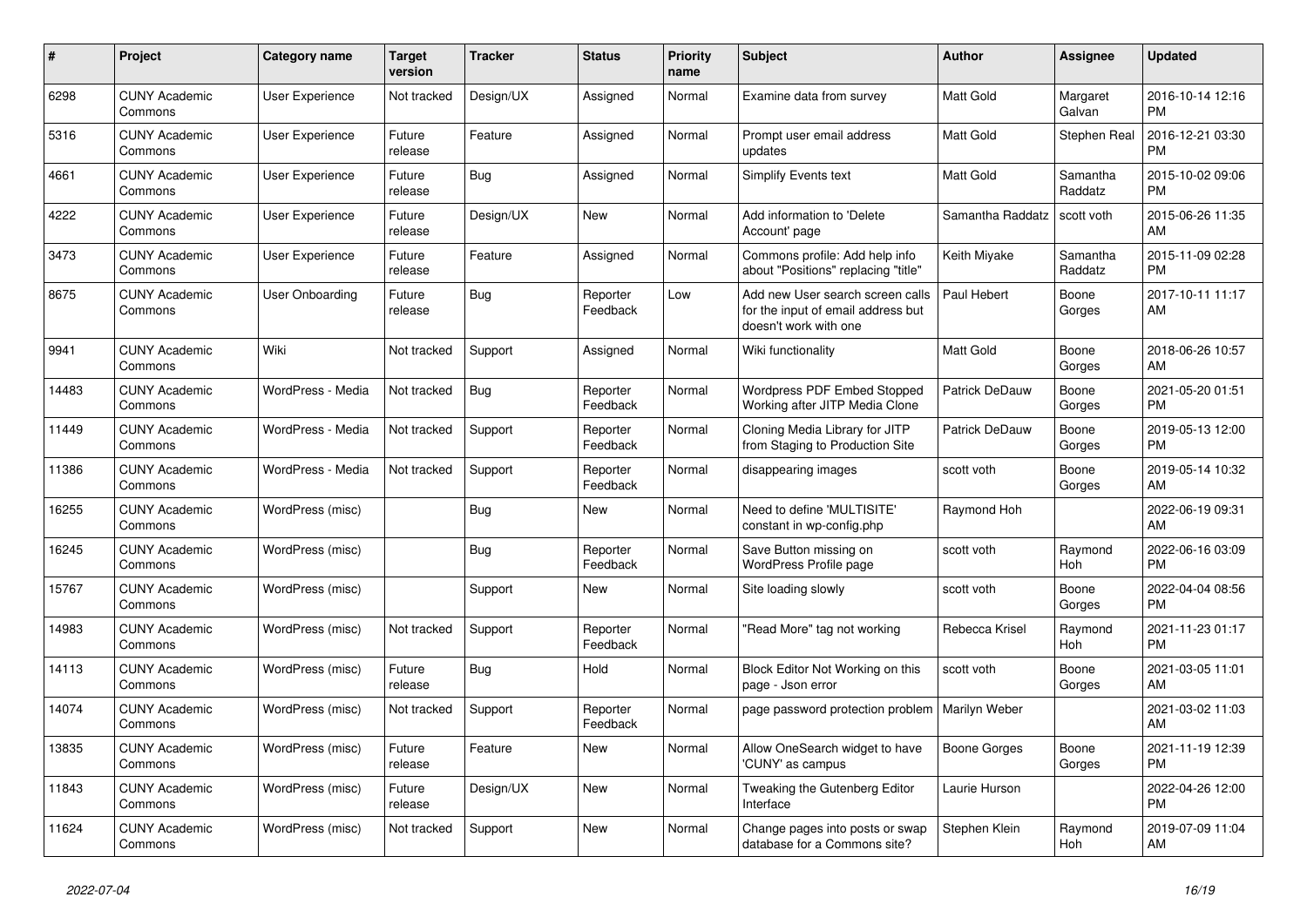| $\pmb{\#}$ | Project                         | <b>Category name</b>     | <b>Target</b><br>version | <b>Tracker</b> | <b>Status</b>        | <b>Priority</b><br>name | <b>Subject</b>                                                                                               | <b>Author</b>           | <b>Assignee</b>     | <b>Updated</b>                |
|------------|---------------------------------|--------------------------|--------------------------|----------------|----------------------|-------------------------|--------------------------------------------------------------------------------------------------------------|-------------------------|---------------------|-------------------------------|
| 11024      | <b>CUNY Academic</b><br>Commons | WordPress (misc)         | Future<br>release        | Bug            | <b>New</b>           | Normal                  | Subsites should not show "you<br>should update your .htaccess<br>now" notice after permalink setting<br>save | Boone Gorges            |                     | 2019-01-28 01:35<br><b>PM</b> |
| 10380      | <b>CUNY Academic</b><br>Commons | WordPress (misc)         | Future<br>release        | Feature        | In Progress          | Normal                  | Remove blacklisted plugins                                                                                   | Boone Gorges            |                     | 2022-04-26 12:00<br><b>PM</b> |
| 10040      | <b>CUNY Academic</b><br>Commons | WordPress (misc)         | Not tracked              | Bug            | Reporter<br>Feedback | Normal                  | User doesn't see full list of themes                                                                         | <b>Matt Gold</b>        | Boone<br>Gorges     | 2018-07-25 10:12<br>AM        |
| 9346       | <b>CUNY Academic</b><br>Commons | WordPress (misc)         | Not tracked              | <b>Bug</b>     | <b>New</b>           | Normal                  | Clone cetls.bmcc.cuny.edu for<br>development                                                                 | Owen Roberts            | Raymond<br>Hoh      | 2018-03-06 05:35<br><b>PM</b> |
| 6755       | <b>CUNY Academic</b><br>Commons | WordPress (misc)         | Future<br>release        | Bug            | <b>New</b>           | Normal                  | Cannot Deactivate Plugin                                                                                     | Laura Kane              |                     | 2016-11-16 01:12<br><b>PM</b> |
| 6332       | <b>CUNY Academic</b><br>Commons | WordPress (misc)         | Future<br>release        | Feature        | <b>New</b>           | Normal                  | Allow uploaded files to be marked<br>as private in an ad hoc way                                             | <b>Boone Gorges</b>     |                     | 2016-10-17 11:41<br><b>PM</b> |
| 4388       | <b>CUNY Academic</b><br>Commons | WordPress (misc)         | Future<br>release        | Bug            | Assigned             | Normal                  | Repeated request for<br>authentication.                                                                      | Alice.Lynn<br>McMichael | Raymond<br>Hoh      | 2015-08-11 07:35<br><b>PM</b> |
| 3759       | <b>CUNY Academic</b><br>Commons | WordPress (misc)         | Future<br>release        | Feature        | Assigned             | Normal                  | Review Interface for Adding Users<br>to Blogs                                                                | Matt Gold               | Boone<br>Gorges     | 2015-03-24 05:52<br><b>PM</b> |
| 3657       | <b>CUNY Academic</b><br>Commons | WordPress (misc)         | Not tracked              | Feature        | <b>New</b>           | Normal                  | Create alert for GC email<br>addresses                                                                       | Matt Gold               | Matt Gold           | 2016-04-14 11:29<br><b>PM</b> |
| 2175       | <b>CUNY Academic</b><br>Commons | WordPress (misc)         | Not tracked              | Support        | Assigned             | Normal                  | Subscibe 2 vs. Jetpack<br>subscription options                                                               | local admin             | Matt Gold           | 2016-01-26 04:58<br><b>PM</b> |
| 2167       | <b>CUNY Academic</b><br>Commons | WordPress (misc)         | Future<br>release        | Bug            | Assigned             | Normal                  | <b>CAC-Livestream Plugin Issues</b>                                                                          | Michael Smith           | Dominic<br>Giglio   | 2015-01-02 03:06<br><b>PM</b> |
| 1508       | <b>CUNY Academic</b><br>Commons | WordPress (misc)         | Future<br>release        | Feature        | Assigned             | Normal                  | Share login cookies across<br>mapped domains                                                                 | Boone Gorges            | Boone<br>Gorges     | 2012-07-02 12:12<br><b>PM</b> |
| 1105       | <b>CUNY Academic</b><br>Commons | WordPress (misc)         | Future<br>release        | Feature        | Assigned             | Normal                  | Rephrase Blog Privacy Options                                                                                | <b>Matt Gold</b>        | Samantha<br>Raddatz | 2015-11-09 06:19<br><b>PM</b> |
| 636        | <b>CUNY Academic</b><br>Commons | WordPress (misc)         | Not tracked              | Support        | Assigned             | Normal                  | Create Lynda.com-like Table of<br><b>Contents for Prospective Tutorial</b><br>Screencasts                    | Matt Gold               | scott voth          | 2016-02-23 03:12<br><b>PM</b> |
| 365        | <b>CUNY Academic</b><br>Commons | WordPress (misc)         | Future<br>release        | Feature        | Assigned             | Normal                  | <b>Create Mouseover Tooltips</b><br>throughout Site                                                          | Matt Gold               | Chris Stein         | 2015-11-09 06:18<br><b>PM</b> |
| 287        | <b>CUNY Academic</b><br>Commons | WordPress (misc)         | Future<br>release        | Feature        | Assigned             | Normal                  | Create troubleshooting tool for<br>account sign-up                                                           | Matt Gold               | Boone<br>Gorges     | 2015-11-09 06:17<br><b>PM</b> |
| 16319      | <b>CUNY Academic</b><br>Commons | <b>WordPress Plugins</b> | 2.0.3                    | <b>Bug</b>     | <b>New</b>           | Normal                  | Request for Events Calendar Pro<br>5.14.2 update                                                             | Raymond Hoh             | Raymond<br>Hoh      | 2022-07-01 04:16<br><b>PM</b> |
| 16314      | <b>CUNY Academic</b><br>Commons | <b>WordPress Plugins</b> |                          | Feature        | <b>New</b>           | Normal                  | Install Multicollab plug-in?                                                                                 | Raffi<br>Khatchadourian |                     | 2022-06-29 03:44<br>PM        |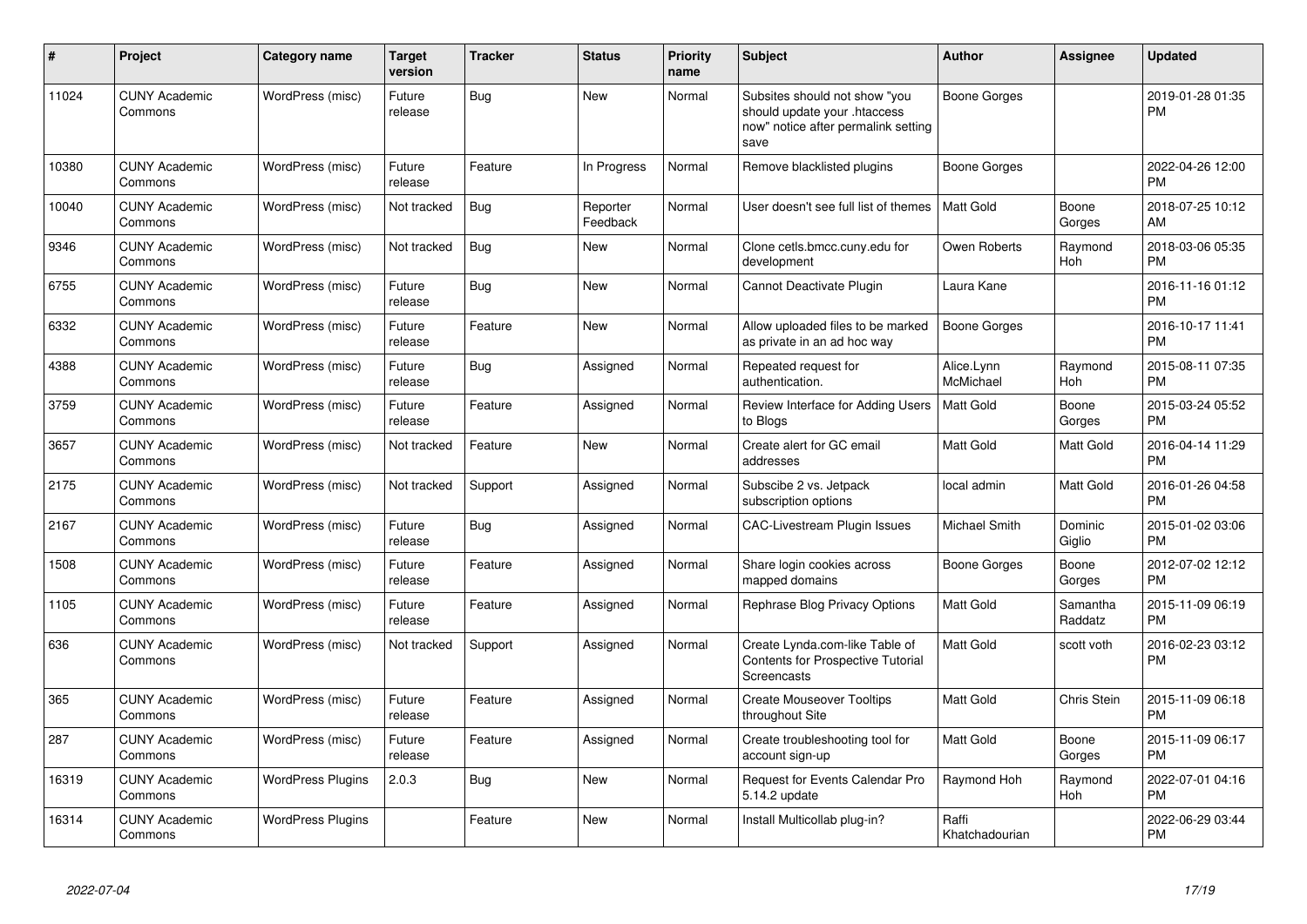| $\#$  | Project                         | <b>Category name</b>     | <b>Target</b><br>version | <b>Tracker</b> | <b>Status</b>        | Priority<br>name | <b>Subject</b>                                                | <b>Author</b>           | <b>Assignee</b>   | <b>Updated</b>                |
|-------|---------------------------------|--------------------------|--------------------------|----------------|----------------------|------------------|---------------------------------------------------------------|-------------------------|-------------------|-------------------------------|
| 15516 | <b>CUNY Academic</b><br>Commons | <b>WordPress Plugins</b> |                          | Bug            | Reporter<br>Feedback | Normal           | Can't publish or save draft of post<br>on wordpress.com       | Raffi<br>Khatchadourian | Raymond<br>Hoh    | 2022-03-02 05:52<br><b>PM</b> |
| 14987 | <b>CUNY Academic</b><br>Commons | <b>WordPress Plugins</b> | Future<br>release        | Bug            | <b>New</b>           | Normal           | Elementor update causes<br>database freeze-up                 | Boone Gorges            | Boone<br>Gorges   | 2021-11-29 12:02<br><b>PM</b> |
| 13946 | <b>CUNY Academic</b><br>Commons | <b>WordPress Plugins</b> | 2.1.0                    | Support        | Assigned             | Normal           | <b>Custom Embed handler For</b><br>OneDrive files             | scott voth              | Raymond<br>Hoh    | 2022-05-26 10:46<br>AM        |
| 12741 | <b>CUNY Academic</b><br>Commons | <b>WordPress Plugins</b> | Not tracked              | Support        | Reporter<br>Feedback | Normal           | Tableau Public Viz Block                                      | Marilyn Weber           | Raymond<br>Hoh    | 2020-05-12 11:00<br>AM        |
| 12573 | <b>CUNY Academic</b><br>Commons | <b>WordPress Plugins</b> | Future<br>release        | Bug            | <b>New</b>           | Normal           | <b>CommentPress Core Issues</b>                               | scott voth              |                   | 2020-03-24 04:32<br><b>PM</b> |
| 12121 | <b>CUNY Academic</b><br>Commons | <b>WordPress Plugins</b> | 2.0.3                    | Feature        | Reporter<br>Feedback | Normal           | Embedding H5P Iframes on<br><b>Commons Site</b>               | Laurie Hurson           | Boone<br>Gorges   | 2022-06-29 11:32<br>AM        |
| 11788 | <b>CUNY Academic</b><br>Commons | <b>WordPress Plugins</b> | Future<br>release        | Support        | Reporter<br>Feedback | Normal           | Plugin Request - Browse Aloud                                 | scott voth              |                   | 2019-09-24 08:42<br>AM        |
| 11649 | <b>CUNY Academic</b><br>Commons | <b>WordPress Plugins</b> | 2.0.3                    | Bug            | In Progress          | Normal           | CC license displayed on every<br>page                         | Gina Cherry             | Raymond<br>Hoh    | 2022-06-29 11:32<br>AM        |
| 11545 | <b>CUNY Academic</b><br>Commons | <b>WordPress Plugins</b> | Not tracked              | Support        | New                  | Normal           | <b>Twitter searches in WordPress</b>                          | Gina Cherry             | <b>Matt Gold</b>  | 2019-09-23 01:03<br><b>PM</b> |
| 11415 | <b>CUNY Academic</b><br>Commons | <b>WordPress Plugins</b> | Not tracked              | Bug            | Reporter<br>Feedback | Normal           | <b>Blog Subscriptions in Jetpack</b>                          | Laurie Hurson           |                   | 2019-05-14 10:34<br>AM        |
| 11120 | <b>CUNY Academic</b><br>Commons | <b>WordPress Plugins</b> | Not tracked              | Bug            | Reporter<br>Feedback | Normal           | Events Manager Events Not<br>Showing Up                       | Mark Webb               |                   | 2019-02-27 04:10<br><b>PM</b> |
| 9947  | <b>CUNY Academic</b><br>Commons | <b>WordPress Plugins</b> | Future<br>release        | Feature        | Reporter<br>Feedback | Normal           | Install H5P quiz plugin                                       | Matt Gold               | Boone<br>Gorges   | 2018-09-11 11:01<br>AM        |
| 9926  | <b>CUNY Academic</b><br>Commons | <b>WordPress Plugins</b> | Future<br>release        | Bug            | New                  | Normal           | twitter-mentions-as-comments<br>cron jobs can run long        | Boone Gorges            | Boone<br>Gorges   | 2018-10-24 12:34<br><b>PM</b> |
| 9515  | <b>CUNY Academic</b><br>Commons | <b>WordPress Plugins</b> | Not tracked              | <b>Bug</b>     | Reporter<br>Feedback | Normal           | Text to Speech plugin - "More<br>Slowly" checkbox not working | scott voth              | Boone<br>Gorges   | 2018-06-13 02:26<br><b>PM</b> |
| 9289  | <b>CUNY Academic</b><br>Commons | <b>WordPress Plugins</b> | Future<br>release        | Bug            | Reporter<br>Feedback | Normal           | Email Users Plugin                                            | Laurie Hurson           | Boone<br>Gorges   | 2018-10-24 12:34<br><b>PM</b> |
| 9211  | <b>CUNY Academic</b><br>Commons | <b>WordPress Plugins</b> | Future<br>release        | Support        | Reporter<br>Feedback | Normal           | Auto-Role Setting in Forum Plugin<br>Causing Some Confusion   | Luke Waltzer            | Boone<br>Gorges   | 2018-03-13 11:44<br>AM        |
| 8498  | <b>CUNY Academic</b><br>Commons | <b>WordPress Plugins</b> | Future<br>release        | Feature        | New                  | Low              | <b>Gravity Forms Email Users</b>                              | Raffi<br>Khatchadourian | Matt Gold         | 2017-10-13 12:58<br><b>PM</b> |
| 8078  | <b>CUNY Academic</b><br>Commons | <b>WordPress Plugins</b> | Future<br>release        | System Upgrade | Assigned             | Normal           | <b>CommentPress Updates</b>                                   | Margaret Galvan         | Christian<br>Wach | 2017-05-08 03:49<br><b>PM</b> |
| 6356  | CUNY Academic<br>Commons        | <b>WordPress Plugins</b> | Future<br>release        | Bug            | Reporter<br>Feedback | Low              | Should Subscribe2 be<br>deprecated?                           | Luke Waltzer            |                   | 2017-03-20 12:20<br><b>PM</b> |